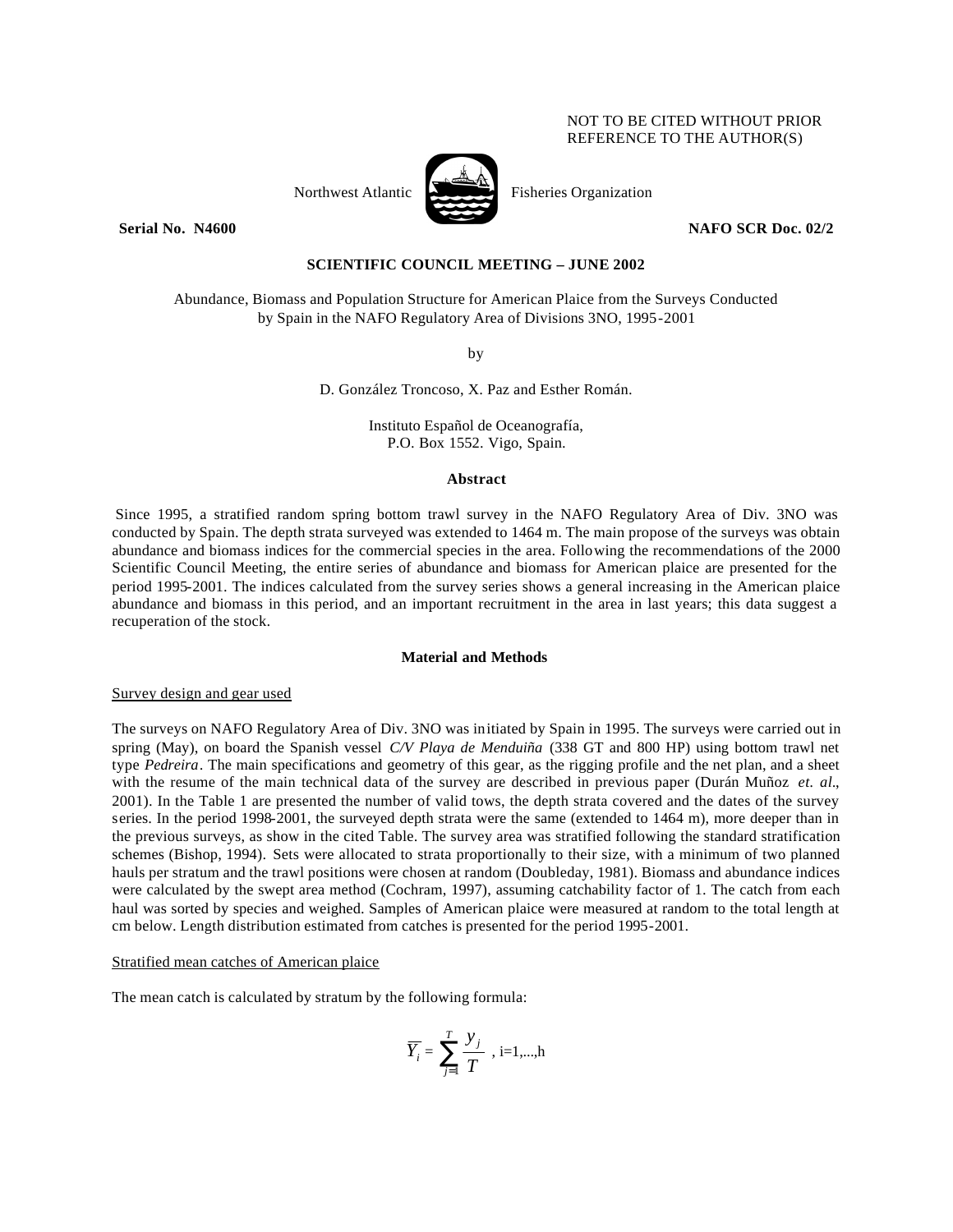where:  $y_j$  is the catch by haul in the stratum T is the number of hauls in the stratum h is the total number of strata

and the stratified mean catch by stratum is obtained as follow:

$$
Y_i = \overline{Y}_i \, \mathbf{n}_i \, , i=1,...,h
$$

where:  $n_i$  is the area of the stratum i, i=1,...,h

Then the total stratified mean catch by year is calculated according to the formula:

$$
\overline{Y} = \sum_{i=1}^{h} \frac{Y_i}{N}
$$

where:  $N=\sum_{i=1}^{\infty}$ *h i ni* 1 is the total area by year

### **Results**

## Catches of American plaice

The American plaice mean catches by stratum are presented in Table 2, included swept area, number of hauls and SD. The stratified mean catches of American plaice are presented in Table 3. Data from year 1995 are added, although in that year a few sets were made, so it is not representative. The American plaice indices show an increasing year by year, specially since 1998 (Fig. 1), although in 2001 it decreased in relation to 2000, but is higher than in 1999. The decreasing in 1997 value should be related to changes in the American plaice distribution.

#### Abundance and Biomass of American plaice

Following the recommendations of the 2000 Scientific Council Meeting, the entire time series (1995-2001) of abundance and biomass estimates of American plaice are presented (updated) in Table 4 and Table 5, respectively. The abundance Table show an increasing in the survey estimates through the studied period (Fig. 2), and quit the same occurs to biomass (Fig. 3), although in 2001 there was a decreasing with regard to 2000, as in mean catches. It shows that although the number of individual has increased, its weight has fell.

## Presence of juveniles of American plaice

The length distribution of American plaice for the period 1995-2001 is shown in Table 6 and Table 7, and in figure 4 and Fig. 5 we can see its evolution along the years. The presence of juveniles (length  $\leq$  22 cm.) is increasing in the last years. The evolution of males and females is almost the same in the period 1999-2001 (Fig. 5). The high presence of juvenile individuals indicates the recruitment of a new class-year with a size higher than last years average. The increase of this new class-year may contribute to the recovery of the stock. It would be necessary other studies to determinate the size and the quantitative importance of this year-class.

Therefore, it suggests a recuperation of the American plaice. Against what NAFO reports said, our data of length of 2001 indicates a high number of recruits, even highest than the number of adults.

The data analysed from American plaice suggested the beginning of the rebuilding of this resource in the surveyed area.

#### **References**

BISHOP, C.A. 1994. Revisions and additions to stratification schemes used during research vessel surveys in NAFO Subareas 2 and 3*. NAFO SCR Doc*., No 43, Serial No N2413, 23 pp.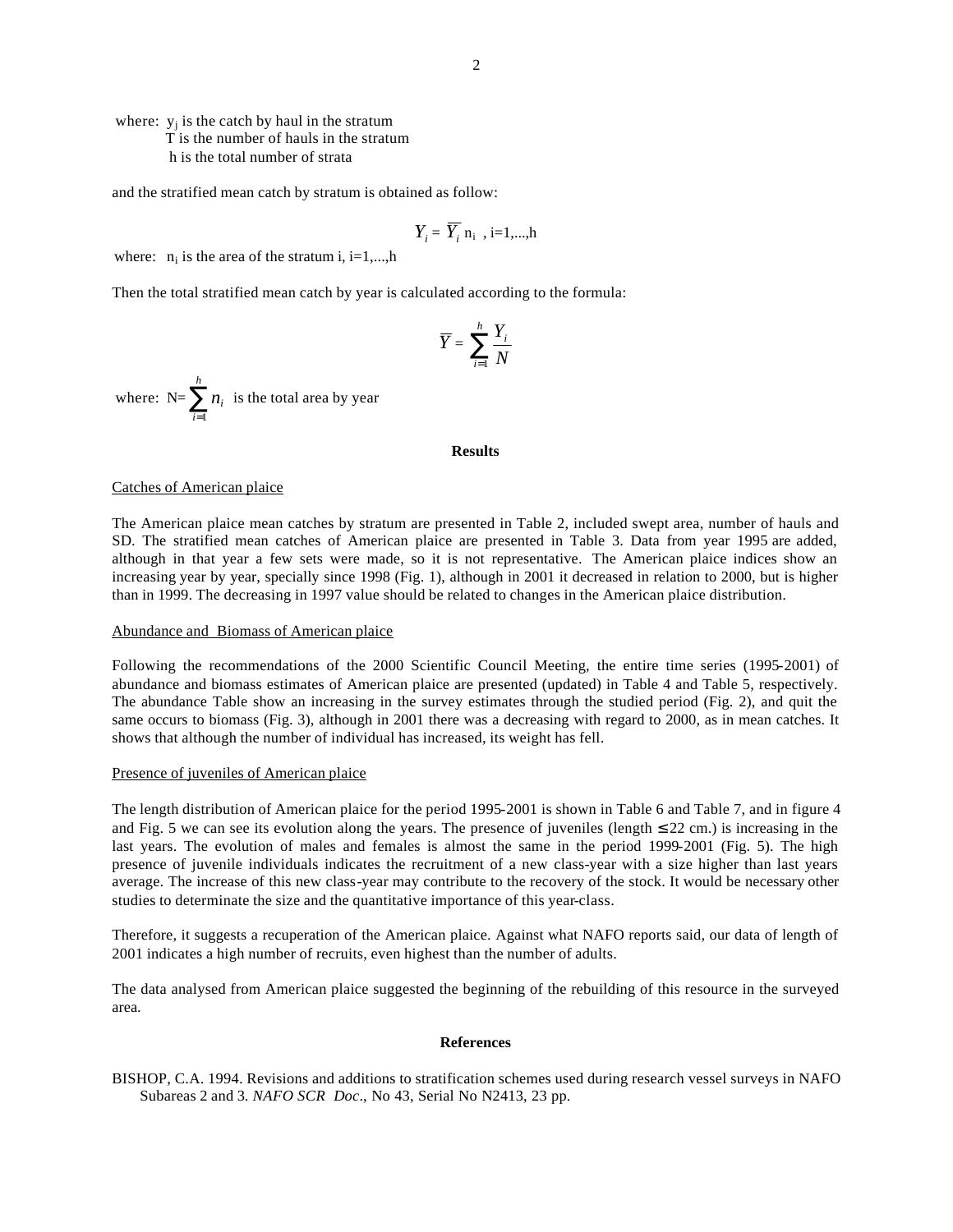COCHRAM, W.G. 1997. Sampling techniques. J. Wiley and Sons, N.Y., 428 pp.

- DURÁN MUÑOZ, P., E. ROMÁN, D. GONZÁLEZ TRONCOSO and X. PAZ. Abundance and biomass for American plaice from the surveys conducted by Spain in the NAFO Regulatory Area of Divisions 3NO: 1995- 2001. NAFO SCR Doc., 01/58, Serial Number N4436, 11 pp.
- DOUBLEDAY, W.G. 1981. Manual on groundfish surveys in the Northwest Atlantic. *NAFO Sci. Coun. Studies*, 2, 55.

**TABLE 1.** Spanish spring bottom trawl surveys on NAFO Div. 3NO: 1995-2001.

| Year | Vessel                | Valid tows | Depth strata covered (m) | Dates           |
|------|-----------------------|------------|--------------------------|-----------------|
| 1995 | C/V Playa de Menduíña | 77         | $>56-731$                | May 18-May 29   |
| 1996 | C/V Playa de Menduíña | 112        | $> 56-1098$              | May 07-May 24   |
| 1997 | C/V Playa de Menduíña | 128        | $>56-1280$               | April 26-May 18 |
| 1998 | C/V Playa de Menduíña | 124        | $>56-1463$               | May 06-May 26   |
| 1999 | C/V Playa de Menduíña | 114        | $>$ 56-1464              | May 07-May 26   |
| 2000 | C/V Playa de Menduíña | 118        | $>$ 56-1465              | May 07-May 28   |
| 2001 | C/V Playa de Menduíña | 130        | $> 56 - 1466$            | May 03-May 24   |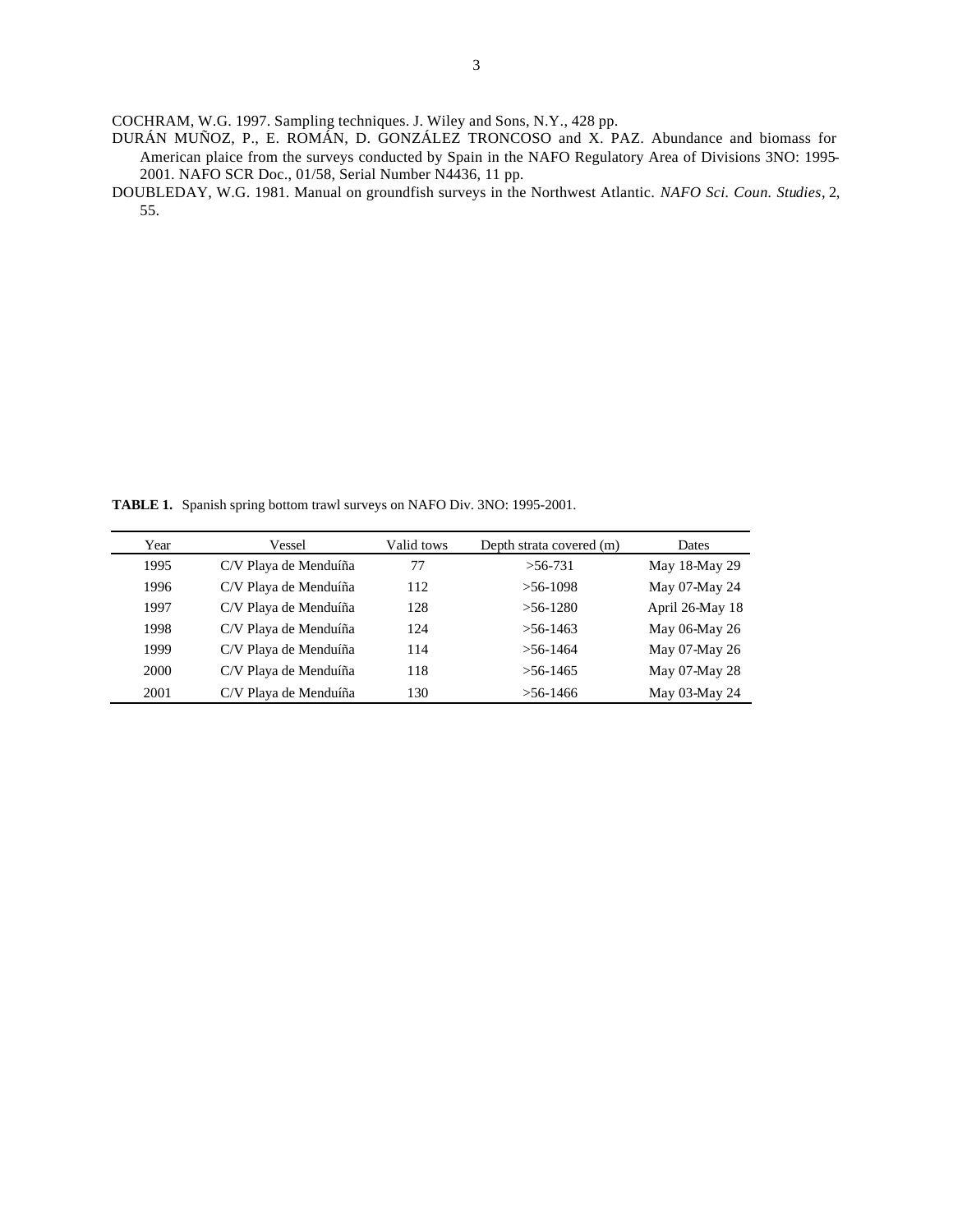|                                                | <b>TABLE 2.</b> Swept area, number of hauls and American plaice mean catch (kg.) and SD (*) by stratum. Spanish Spring Surveys on NAFO Div. 3NO: 1995-2001. Swept area in |  |
|------------------------------------------------|---------------------------------------------------------------------------------------------------------------------------------------------------------------------------|--|
| square miles. n.s. means stratum not surveyed. |                                                                                                                                                                           |  |

|            |              | 1995           |              |                 |                |                        | 1996          |               |                  |                     | 1997            |                   |                  |                | 1998            |                   |
|------------|--------------|----------------|--------------|-----------------|----------------|------------------------|---------------|---------------|------------------|---------------------|-----------------|-------------------|------------------|----------------|-----------------|-------------------|
| Stratum    | Swept        | Tow            | A. Plaice    | A. Plaice<br>SD | Swept          | Tow                    | A. Plaice     | A. Plaice     | Swept            | Tow                 | A. Plaice       | A. Plaice<br>SD   | Swept            | Tow            | A. Plaice       | A. Plaice         |
|            | area         | number         | Mean catch   |                 | area           | number                 | Mean catch    | <b>SD</b>     | area             | number              | Mean catch      |                   | area             | number         | Mean catch      | SD                |
| 353        | 0.0353       | 3              | 228.43       | 134.801         | 0.0371         | $\mathfrak{Z}$         | 695.00        | 101.180       | 0.0480           | $\overline{4}$      | 154.27          | 80.671            | 0.0465           | $\overline{4}$ | 861.75          | 333.925           |
| 354        | 0.0353       | 3              | 400.93       | 213.469         | 0.0319         | 3                      | 417.02        | 133.936       | 0.0233           | $\overline{c}$      | 109.85          | 59.326            | 0.0356           | 3              | 1226.90         | 470.858           |
| 355        | n.s.         | n.s.           | n.s.         | n.s.            | 0.0221         | $\overline{2}$         | 177.50        | 79.903        | 0.0233           | 2                   | 45.10           | 14.849            | 0.0221           | 2              | 433.10          | 427.517           |
| 356        | n.s.         | n.s.           | n.s.         | n.s.            | 0.0203         | $\overline{2}$         | 24.90         | 2.121         | 0.0225           | 2                   | 26.20           | 13.294            | 0.0221           | 2              | 45.75           | 17.183            |
| 357        | 0.0109       | -1             | 28.35        | $\sim$          | 0.0218         | $\overline{2}$         | 20.63         | 20.683        | 0.0443           | $\overline{4}$      | 5.97            | 3.379             | 0.0240           | 2              | 7.50            | 1.556             |
| 358        | 0.0319       | 3              | 72.05        | 42.721          | 0.0319         | 3                      | 23.45         | 14.726        | 0.0563           | 5                   | 14.29           | 14.199            | 0.0236           | 3              | 21.64           | 4.069             |
| 359        | 0.0345       | 3              | 184.03       | 202.625         | 0.0548         | $5\overline{)}$        | 144.86        | 71.296        | 0.0690           | 6                   | 96.87           | 50.727            | 0.0698           | 6              | 638.70          | 642.382           |
| 360        | 0.3563       | 31             | 113.41       | 91.025          | 0.3761         | 31                     | 231.59        | 139.386       | 0.3754           | 32                  | 84.09           | 57.373            | 0.2561           | 25             | 345.82          | 208.587           |
| 374        | 0.0225       | 2              | 10.58        | 9.581           | 0.0233         | $\overline{2}$         | 37.30         | 5.374         | 0.0353           | 3                   | 27.00           | 10.195            | 0.0353           | 3              | 12.87           | 2.914             |
| 375        | 0.0225       | $\overline{2}$ | 6.85         | 4.101           | 0.0229         | $\overline{2}$         | 81.30         | 83.439        | 0.0116           |                     | 5.94            | $\sim$            | 0.0345           | 3              | 19.07           | 11.418            |
| 376        | 0.1729       | 15             | 17.91        | 5.542           | 0.1650         | 14                     | 97.33         | 78.161        | 0.1583           | 14                  | 40.31           | 28.112            | 0.0930           | 10             | 266.69          | 235.685           |
| 377        | 0.0221       | 2              | 25.55        | 13.294          | 0.0229         | 2                      | 75.80         | 27.294        | 0.0116           | 1                   | 67.40           | $\sim$            | 0.0229           | 2              | 151.75          | 191.979           |
| 378        | 0.0435       | $\overline{4}$ | 35.86        | 2.182           | 0.0330         | 3                      | 31.50         | 9.824         | 0.0210           | 2                   | 6.00            | 5.091             | 0.0120           | 2              | 16.80           | 7.071             |
| 379        | 0.0221       | 2              | 42.13        | 40.906          | 0.0113         |                        | 22.10         | $\sim$        | 0.0206           | 2                   | 5.72            | 5.042             | 0.0356           | 3              | 8.53            | 5.800             |
| 380        | n.s.         | n.s.           | n.s.         | n.s.            | 0.0221         | $\overline{2}$         | 22.05         | 7.707         | 0.0210           | 2                   | 4.52            | 0.255             | 0.0113           | 2              | 5.45            | 3.041             |
| 381        | n.s.         | n.s.           | n.s.         | n.s.            | 0.0229         | $\overline{2}$         | 21.20         | 10.324        | 0.0221           | 2                   | 4.98            | 2.878             | 0.0229           | 2              | 27.05           | 35.143            |
| 382        | n.s.         | n.s.           | n.s.         | n.s.            | 0.0338         | 3                      | 28.63         | 20.270        | 0.0461           | $\overline{4}$      | 1.90            | 1.092             | 0.0229           | 3              | 14.00           | 9.702             |
| 721        | n.s.         | n.s.           | n.s.         | n.s.            | 0.0214         | $\overline{2}$         | 47.52         | 24.720        | 0.0221           | 2                   | 43.10           | 39.315            | 0.0203           | 2              | 24.70           | 20.789            |
| 722        | n.s.         | n.s.           | n.s.         | n.s.            | 0.0206         | $\overline{2}$         | 23.40         | 26.446        | 0.0214           | $\sqrt{2}$          | 150.05          | 211.778           | 0.0101           | $\overline{c}$ | 6.40            | 7.637             |
| 723        | n.s.         | n.s.           | n.s.         | n.s.            | 0.0109         | $\overline{1}$         | 8.90          | $\sim$        | 0.0210           | $\overline{c}$      | 28.28           | 17.572            | 0.0233           | $\overline{2}$ | 32.30           | 27.719            |
| 724        | 0.0105       | $\overline{1}$ | 33.70        | $\sim$          | 0.0203         | $\overline{2}$         | 30.30         | 15.698        | 0.0225           | 2                   | 42.89           | 54.751            | 0.0206           | 2              | 34.85           | 8.132             |
| 725        | 0.0334       | 3              | 44.25        | 66.484          | 0.0225         | $\overline{2}$         | 2.65          | 1.768         | 0.0206           | 2                   | 4.23            | 2.835             | 0.0086           | -1             | 2.00            | $\sim$            |
| 726        | 0.0214       | $\overline{2}$ | 8.43         | 8.238           | 0.0218         | $\overline{2}$         | 7.55          | 1.626         | n.s.             | n.s.                | n.s.            | n.s.              | 0.0094           | 2              | 9.50            | 8.768             |
| 727        | n.s.         | n.s.           | n.s.         | n.s.            | 0.0210         | $\overline{2}$         | 19.38         | 10.783        | 0.0094           |                     | 30.14           | $\sim$            | 0.0233           | $\overline{c}$ | 29.00           | 12.162            |
| 728        | n.s.         | n.s.           | n.s.         | n.s.            | 0.0218         | 2                      | 163.80        | 167.867       | 0.0214           | $\overline{c}$      | 103.20          | 77.075            | 0.0206           | 2              | 50.10           | 14.849            |
| 752        | n.s.         | n.s.           | n.s.         | n.s.            | 0.0109         | $\overline{1}$         | 93.30         | $\sim$        | 0.0218           | $\overline{c}$      | 362.45          | 411.890           | 0.0229           | $\overline{2}$ | 160.65          | 22.840            |
| 753        | n.s.         | n.s.           | n.s.         | n.s.            | 0.0199         | 2                      | 701.10        | 739.917       | 0.0214           | $\sqrt{2}$          | 182.60          | 133.926           | 0.0218           | 2              | 472.70          | 42.709            |
| 754        | n.s.         | n.s.           | n.s.         | n.s.            | n.s.           | n.s.                   | n.s.          | n.s.          | 0.0330           | 3                   | 17.68           | 20.735            | 0.0210           | 2              | 8.60            | 12.162            |
| 755        | n.s.         | n.s.           | n.s.         | n.s.            | n.s.           | n.s.                   | n.s.          | n.s.          | n.s.             | n.s.                | n.s.            | n.s.              | 0.0206           | 2              | 1.25            | 1.768             |
| 756        | n.s.         | n.s.           | n.s.         | n.s.            | 0.0210         | $\overline{2}$         | 70.80         | 1.697         | 0.0109           |                     | 243.40          | $\sim$            | 0.0225           | 2              | 642.45          | 830.355           |
| 757<br>758 | n.s.         | n.s.           | n.s.         | n.s.            | 0.0188         | 2                      | 272.60        | 381.413       | 0.0304<br>0.0214 | 3<br>$\overline{2}$ | 2013.45<br>1.94 | 2422.909<br>1.438 | 0.0206<br>0.0105 | 2<br>2         | 264.50<br>12.95 | 324.562<br>18.314 |
| 759        | n.s.         | n.s.           | n.s.         | n.s.            | n.s.           | n.s.                   | n.s.          | n.s.          |                  |                     |                 |                   | 0.0214           | $\overline{c}$ | 0.00            | 0.000             |
| 760        | n.s.         | n.s.           | n.s.         | n.s.            | n.s.           | n.s.<br>2              | n.s.<br>49.15 | n.s.<br>7.425 | n.s.<br>0.0105   | n.s.                | n.s.<br>55.20   | n.s.              | 0.0214           | 2              | 25.85           | 17.748            |
|            | n.s.         | n.s.           | n.s.         | n.s.            | 0.0210         |                        |               |               |                  | 1<br>3              |                 | $\sim$            |                  |                |                 | 5.162             |
| 761<br>762 | n.s.<br>n.s. | n.s.<br>n.s.   | n.s.<br>n.s. | n.s.<br>n.s.    | 0.0199<br>n.s. | 2<br>n.s.              | 0.00<br>n.s.  | 0.000<br>n.s. | 0.0315<br>0.0308 | 3                   | 3.89<br>0.00    | 6.284<br>0.000    | 0.0206<br>0.0094 | 2<br>2         | 11.15<br>0.00   | 0.000             |
| 763        | n.s.         |                |              |                 |                |                        |               |               | n.s.             | n.s.                |                 |                   | 0.0218           | 2              | 0.25            | 0.354             |
| 764        |              | n.s.           | n.s.         | n.s.            | n.s.<br>0.0210 | n.s.<br>$\overline{2}$ | n.s.<br>1.45  | n.s.<br>0.778 | 0.0206           | $\overline{c}$      | n.s.<br>0.54    | n.s.<br>0.764     | 0.0218           | $\overline{2}$ | 0.80            | 1.131             |
| 765        | n.s.         | n.s.           | n.s.         | n.s.            | 0.0199         | 2                      | 0.00          | 0.000         | 0.0206           | 2                   | 0.00            | 0.000             | 0.0098           | 2              | 0.00            | 0.000             |
| 766        | n.s.<br>n.s. | n.s.<br>n.s.   | n.s.<br>n.s. | n.s.<br>n.s.    | n.s.           | n.s.                   | n.s.          | n.s.          | 0.0308           | 3                   | 0.00            | 0.000             | 0.0191           | 2              | 0.00            | 0.000             |
| 767        | n.s.         | n.s.           | n.s.         | n.s.            | n.s.           | n.s.                   | n.s.          | n.s.          | n.s.             | n.s.                | n.s.            | n.s.              | 0.0109           | 2              | 0.00            | 0.000             |
|            |              |                |              |                 |                |                        |               |               |                  |                     |                 |                   |                  |                |                 |                   |

$$
(*)S.D. = \frac{\sum (x_i - \bar{x})^2}{n - 1}
$$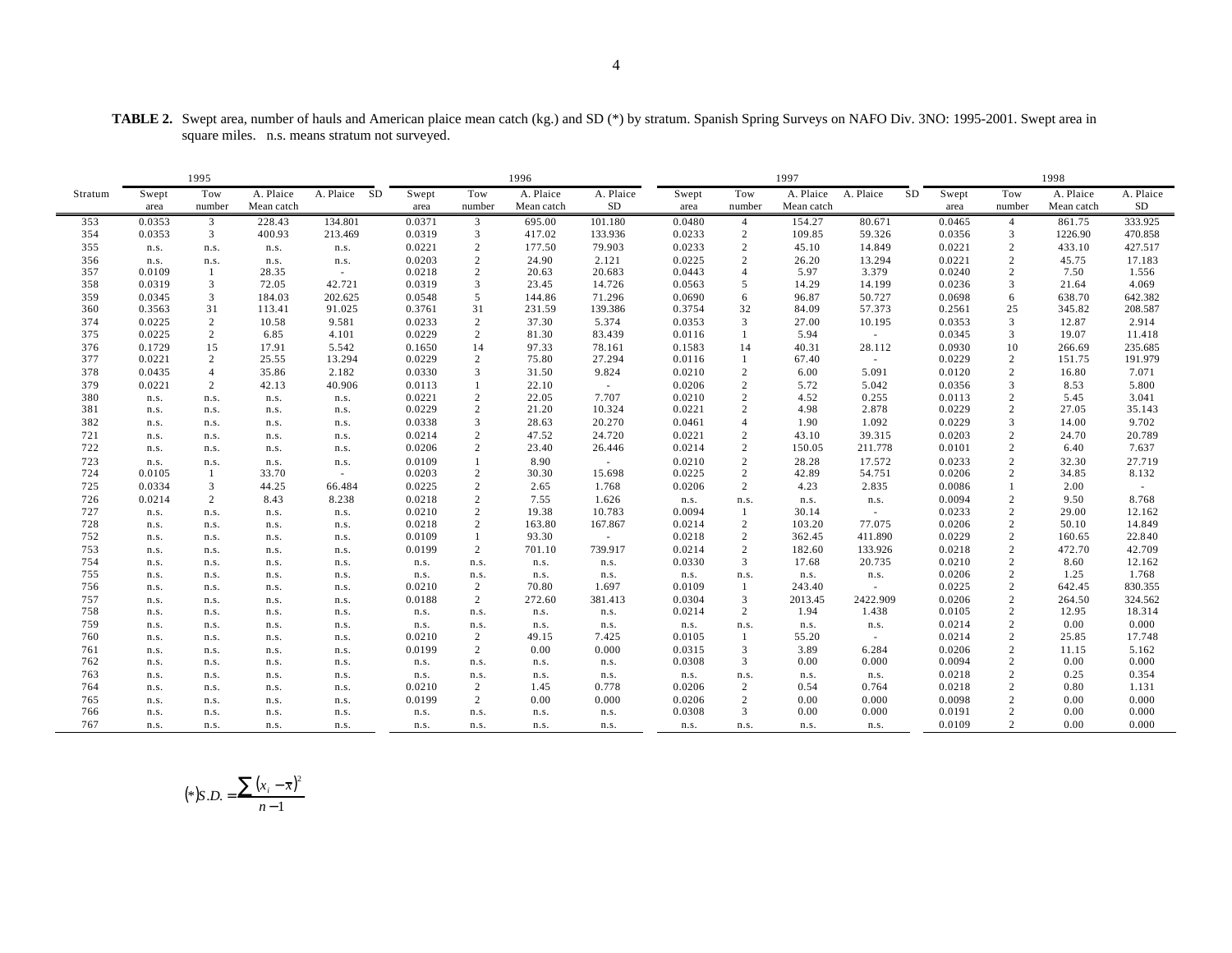|         |               | 1999           |                         |                 |               |                | 2000                    |                          |    |               |                | 2001                              |         |           |
|---------|---------------|----------------|-------------------------|-----------------|---------------|----------------|-------------------------|--------------------------|----|---------------|----------------|-----------------------------------|---------|-----------|
| Stratum | Swept<br>area | Tow<br>number  | A. Plaice Mean<br>catch | SD<br>A. Plaice | Swept<br>area | Tow<br>number  | A. Plaice Mean<br>catch | A. Plaice                | SD | Swept<br>area | Tow<br>number  | A. Plaice Mean A. Plaice<br>catch |         | <b>SD</b> |
| 353     | 0.0360        | 3              | 1250.95                 | 121.001         | 0.0356        | 3              | 1370.12                 | 677.434                  |    | 0.0341        | 3              | 1635.00                           | 653.562 |           |
| 354     | 0.0218        | $\overline{c}$ | 592.15                  | 321.663         | 0.0356        | 3              | 474.17                  | 272.659                  |    | 0.0338        | 3              | 701.53                            | 483.302 |           |
| 355     | 0.0229        | $\sqrt{2}$     | 195.60                  | 96.874          | 0.0233        | $\overline{c}$ | 193.00                  | 4.950                    |    | 0.0199        | $\overline{2}$ | 532.00                            | 117.663 |           |
| 356     | 0.0229        | $\mathbf{2}$   | 101.20                  | 76.792          | 0.0225        | $\overline{c}$ | 90.42                   | 78.369                   |    | 0.0244        | $\sqrt{2}$     | 95.60                             | 82.731  |           |
| 357     | 0.0236        | $\overline{c}$ | 9.85                    | 6.152           | 0.0124        | 1              | 1.78                    | $\overline{\phantom{a}}$ |    | 0.0233        | 2              | 66.35                             | 84.075  |           |
| 358     | 0.0349        | $\overline{3}$ | 29.12                   | 48.392          | 0.0341        | $\overline{3}$ | 960.47                  | 1407.386                 |    | 0.0349        | $\overline{3}$ | 51.53                             | 40.965  |           |
| 359     | 0.0364        | 3              | 1559.40                 | 272.198         | 0.0469        | $\overline{4}$ | 2121.83                 | 447.704                  |    | 0.0825        | $\overline{7}$ | 1008.56                           | 904.048 |           |
| 360     | 0.2325        | 19             | 848.30                  | 294.671         | 0.2396        | 20             | 1044.45                 | 865.893                  |    | 0.2381        | 20             | 1064.49                           | 707.622 |           |
| 374     | 0.0244        | $\overline{c}$ | 141.50                  | 4.808           | 0.0240        | $\overline{c}$ | 18.00                   | 1.414                    |    | 0.0240        | $\overline{c}$ | 66.64                             | 2.107   |           |
| 375     | 0.0236        | 2              | 135.75                  | 49.992          | 0.0244        | $\overline{c}$ | 96.85                   | 29.911                   |    | 0.0240        | 2              | 32.91                             | 11.066  |           |
| 376     | 0.1219        | 10             | 385.60                  | 201.803         | 0.1200        | 10             | 807.18                  | 576.609                  |    | 0.1193        | 10             | 254.68                            | 149.513 |           |
| 377     | 0.0240        | $\overline{c}$ | 277.10                  | 377.312         | 0.0229        | $\overline{c}$ | 86.91                   | 93.472                   |    | 0.0229        | 2              | 58.85                             | 40.941  |           |
| 378     | 0.0229        | 2              | 22.95                   | 13.506          | 0.0233        | $\overline{c}$ | 63.50                   | 72.832                   |    | 0.0233        | 2              | 72.85                             | 97.086  |           |
| 379     | 0.0236        | $\overline{2}$ | 2.50                    | 0.990           | 0.0225        | $\overline{2}$ | 7.40                    | 3.684                    |    | 0.0214        | $\overline{2}$ | 3.15                              | 3.323   |           |
| 380     | 0.0236        | $\overline{2}$ | 7.15                    | 0.212           | 0.0236        | $\sqrt{2}$     | 5.61                    | 1.294                    |    | 0.0206        | $\overline{2}$ | 9.55                              | 2.051   |           |
| 381     | 0.0229        | $\overline{2}$ | 1.90                    | 0.742           | 0.0236        | $\overline{2}$ | 6.52                    | 4.080                    |    | 0.0236        | 2              | 7.55                              | 0.495   |           |
| 382     | 0.0484        | $\overline{4}$ | 7.23                    | 1.962           | 0.0499        | $\overline{4}$ | 6.16                    | 1.806                    |    | 0.0469        | $\overline{4}$ | 9.73                              | 2.989   |           |
| 721     | 0.0244        | $\sqrt{2}$     | 64.50                   | 33.375          | 0.0236        | $\sqrt{2}$     | 13.56                   | 15.196                   |    | 0.0248        | $\overline{2}$ | 59.80                             | 1.838   |           |
| 722     | 0.0229        | $\overline{2}$ | 7.80                    | 2.263           | 0.0218        | $\sqrt{2}$     | 3.90                    | 5.515                    |    | 0.0263        | $\overline{2}$ | 31.40                             | 2.970   |           |
| 723     | 0.0229        | $\overline{c}$ | 109.50                  | 96.308          | 0.0248        | $\overline{c}$ | 34.30                   | 23.617                   |    | 0.0229        | 2              | 35.25                             | 32.880  |           |
| 724     | 0.0225        | $\overline{2}$ | 31.80                   | 33.658          | 0.0233        | $\overline{c}$ | 39.60                   | 5.798                    |    | 0.0233        | $\overline{2}$ | 83.30                             | 105.359 |           |
| 725     | 0.0229        | $\overline{c}$ | 7.97                    | 0.233           | 0.0210        | $\sqrt{2}$     | 27.80                   | 28.001                   |    | 0.0221        | $\overline{2}$ | 7.85                              | 3.041   |           |
| 726     | 0.0225        | $\overline{2}$ | 128.50                  | 151.321         | 0.0221        | $\sqrt{2}$     | 26.50                   | 13.435                   |    | 0.0236        | $\overline{2}$ | 12.40                             | 10.748  |           |
| 727     | 0.0236        | 2              | 24.30                   | 24.607          | 0.0210        | $\overline{c}$ | 14.75                   | 6.718                    |    | 0.0225        | 2              | 27.20                             | 16.971  |           |
| 728     | 0.0233        | 2              | 122.00                  | 71.701          | 0.0210        | $\overline{2}$ | 73.41                   | 0.573                    |    | 0.0229        | $\overline{2}$ | 18.80                             | 3.677   |           |
| 752     | 0.0233        | $\overline{2}$ | 114.75                  | 35.143          | 0.0206        | $\overline{2}$ | 412.10                  | 82.590                   |    | 0.0210        | $\overline{2}$ | 50.79                             | 25.477  |           |
| 753     | 0.0229        | $\overline{2}$ | 47.40                   | 15.981          | 0.0218        | $\sqrt{2}$     | 546.60                  | 697.773                  |    | 0.0214        | $\overline{2}$ | 192.80                            | 219.910 |           |
| 754     | 0.0206        | $\overline{c}$ | 0.00                    | 0.000           | 0.0195        | $\overline{c}$ | 0.00                    | 0.000                    |    | 0.0195        | 2              | 4.05                              | 5.728   |           |
| 755     | 0.0311        | 3              | 0.17                    | 0.289           | 0.0431        | $\overline{4}$ | 0.00                    | 0.000                    |    | 0.0416        | $\overline{4}$ | 0.00                              | 0.000   |           |
| 756     | 0.0225        | $\overline{c}$ | 399.90                  | 142.977         | 0.0203        | $\overline{c}$ | 101.90                  | 38.042                   |    | 0.0233        | $\overline{2}$ | 65.80                             | 14.142  |           |
| 757     | 0.0233        | $\overline{c}$ | 54.90                   | 12.162          | 0.0214        | $\overline{c}$ | 16.48                   | 21.956                   |    | 0.0233        | 2              | 338.26                            | 476.929 |           |
| 758     | 0.0214        | $\overline{2}$ | 1.00                    | 1.407           | 0.0210        | $\sqrt{2}$     | 4.25                    | 5.303                    |    | 0.0218        | $\overline{2}$ | 0.50                              | 0.707   |           |
| 759     | 0.0218        | $\overline{c}$ | 1.10                    | 1.556           | 0.0210        | $\sqrt{2}$     | 6.40                    | 9.051                    |    | 0.0221        | $\overline{2}$ | 0.85                              | 1.202   |           |
| 760     | 0.0225        | $\overline{c}$ | 65.30                   | 90.934          | 0.0210        | $\sqrt{2}$     | 140.20                  | 187.808                  |    | 0.0240        | $\overline{2}$ | 32.70                             | 33.093  |           |
| 761     | 0.0210        | $\overline{c}$ | 0.00                    | 0.000           | 0.0221        | $\overline{c}$ | 0.60                    | 0.849                    |    | 0.0225        | 2              | 0.40                              | 0.566   |           |
| 762     | 0.0210        | $\overline{2}$ | 59.45                   | 84.075          | 0.0203        | $\sqrt{2}$     | 0.00                    | 0.000                    |    | 0.0225        | $\overline{2}$ | 0.00                              | 0.000   |           |
| 763     | 0.0311        | 3              | 0.00                    | 0.000           | 0.0416        | $\overline{4}$ | 0.98                    | 1.950                    |    | 0.0330        | 3              | 0.00                              | 0.000   |           |
| 764     | 0.0225        | $\overline{c}$ | 0.00                    | 0.000           | 0.0218        | $\overline{c}$ | 0.00                    | 0.000                    |    | 0.0225        | $\overline{2}$ | 0.53                              | 0.184   |           |
| 765     | 0.0221        | $\overline{c}$ | 0.00                    | 0.000           | 0.0203        | $\overline{c}$ | 0.00                    | 0.000                    |    | 0.0218        | 2              | 0.00                              | 0.000   |           |
| 766     | 0.0218        | $\overline{2}$ | 0.00                    | 0.000           | 0.0214        | $\overline{2}$ | 0.00                    | 0.000                    |    | 0.0203        | $\overline{2}$ | 1.40                              | 1.980   |           |
| 767     | 0.0214        | $\overline{2}$ | 0.00                    | 0.000           | 0.0210        | $\overline{2}$ | 0.36                    | 0.502                    |    | 0.0218        | 2              | 0.00                              | 0.000   |           |

**TABLE 2 (cont.).** Swept area, number of hauls and American plaice mean catch (kg.) and SD (formula in previous sheet) by stratum. Spanish Spring Surveys on NAFO Div. 3NO: 1995-2001. Swept area in square miles. n.s. means stratum not surveyed.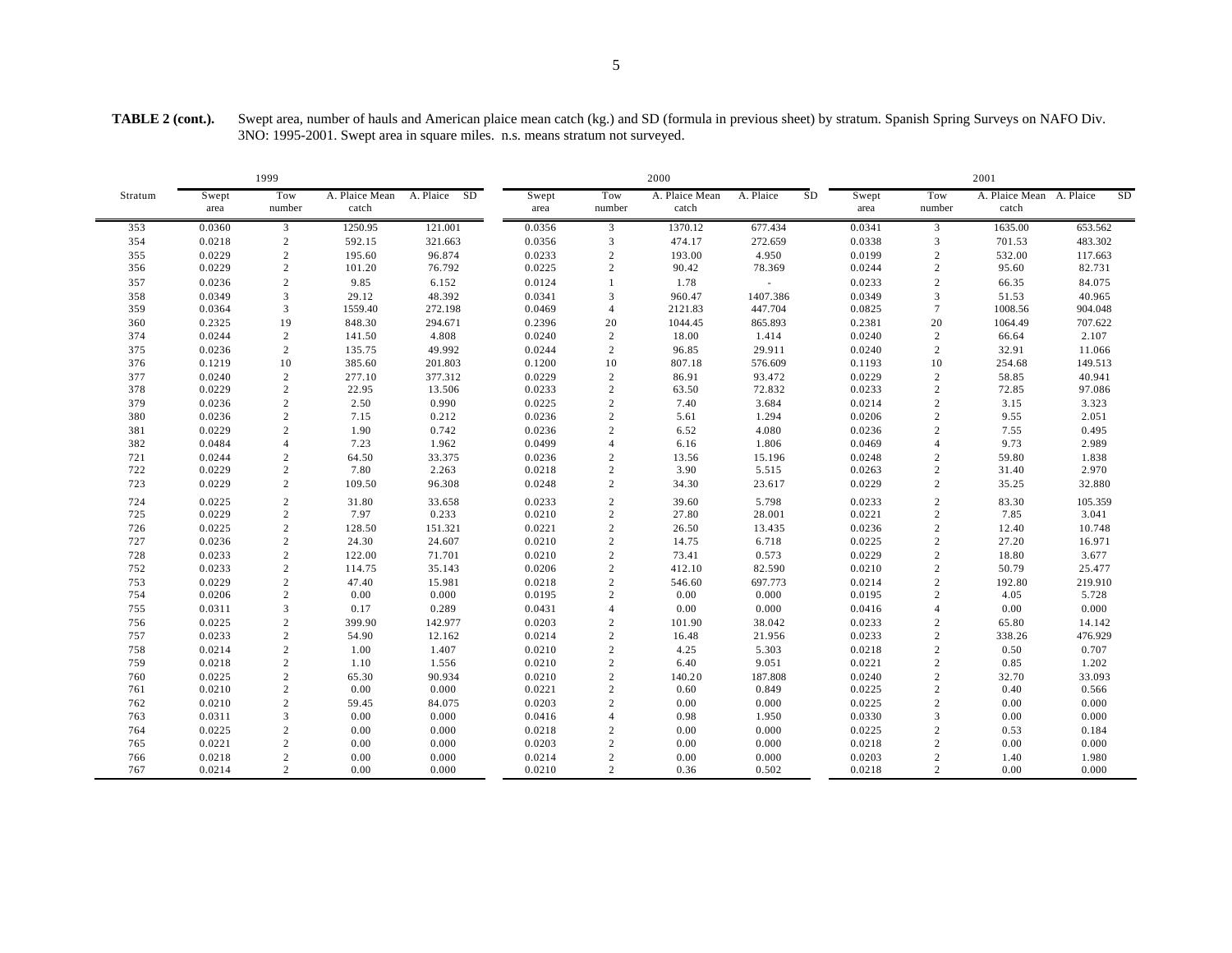|                  |           |           | Survey            |           |            |            |            |
|------------------|-----------|-----------|-------------------|-----------|------------|------------|------------|
| Strata           | 1995      | 1996      | 1997              | 1998      | 1999       | 2000       | 2001       |
| 353              | 61448.57  | 186955.00 | 41499.30          | 231810.75 | 336506.45  | 368562.28  | 439815.00  |
| 354              | 98629.60  | 1.70      | 27023.10          | 301817.40 | 145668.90  | 116645.82  | 172577.20  |
| 355              | n.s.      | 2.40      | 3337.40           | 32049.40  | 14474.40   | 14282.00   | 39368.00   |
| 356              | n.s.      | 0.53      | 1231.40           | 2150.25   | 4756.40    | 4249.51    | 4493.20    |
| 357              | 4649.40   | 3382.50   | 979.45            | 1230.00   | 1615.40    | 291.92     | 10881.40   |
| 358              | 16211.25  | 5276.25   | 3215.70           | 4868.25   | 6552.75    | 216105.00  | 11595.00   |
| 359              | 77478.03  | 60986.06  | 40780.87          | 268892.70 | 656507.40  | 893288.33  | 424602.56  |
| 360              | 315623.62 | 644506.89 | 234021.60         | 962405.93 | 2360818.90 | 2906690.44 | 2962467.32 |
| 374              | 2263.05   | 7982.20   | 5778.00           | 2753.47   | 30281.00   | 3852.00    | 14260.96   |
| 375              | 1856.35   | 22032.30  | 1609.74           | 5167.07   | 36788.25   | 26246.35   | 8917.26    |
| 376              | 23887.49  | 129836.31 | 53770.68          | 355764.46 | 514389.07  | 1076778.12 | 339743.12  |
| 377              | 2555.00   | 7580.00   | 6740.00           | 15175.00  | 27710.00   | 8690.50    | 5885.00    |
| 378              | 4984.89   | 4378.50   | 834.00            | 2335.20   | 3190.05    | 8826.50    | 10126.15   |
| 379              | 4465.25   | 2342.60   | 605.79            | 904.53    | 265.00     | 783.87     | 333.90     |
| 380              | n.s.      | 2116.80   | 433.92            | 523.20    | 686.40     | 538.08     | 916.80     |
| 381              | n.s.      | 3052.80   | 716.40            | 3895.20   | 272.88     | 938.16     | 1087.20    |
| 382              | n.s.      | 9821.23   | 651.70            | 4802.00   | 2478.18    | 2113.74    | 3335.68    |
| 721              | n.s.      | 3088.80   | 2801.50           | 1605.50   | 4192.50    | 881.08     | 3887.00    |
| 722              | n.s.      | 1965.60   | 12604.20          | 537.60    | 655.20     | 327.60     | 2637.60    |
| 723              | n.s.      | 1379.50   | 4382.63           | 5006.50   | 16972.50   | 5316.50    | 5463.75    |
| 724              | 4178.80   | 3757.20   | 5317.74           | 4321.40   | 3943.20    | 4910.40    | 10329.20   |
| 725              | 0.42      | 278.25    | 443.63            | 210.00    | 836.33     | 2919.00    | 824.25     |
| 726              | 606.60    | 543.60    | n.s               | 684.00    | 9252.00    | 1908.00    | 892.80     |
| 727              | n.s.      | 1860.00   | 2893.44           | 2784.00   | 2332.80    | 1416.00    | 2611.20    |
| 728              | n.s.      | 327.60    | 8049.60           | 3907.80   | 9516.00    | 5725.59    | 1466.40    |
| 752              | n.s.      | 12222.30  | 47480.95          | 21045.15  | 15032.25   | 53985.10   | 6652.84    |
| 753              | n.s.      | 96751.80  | 25198.80          | 65232.60  | 6541.20    | 75430.80   | 26634.00   |
| 754              | n.s.      | n.s.      | 3181.80           | 1548.00   | $0.00\,$   | 0.00       | 729.00     |
| 755              | n.s.      | n.s.      | n.s               | 481.25    | 64.17      | 0.00       | 0.00       |
| 756              | n.s.      | 7150.80   | 24583.40          | 64887.45  | 40389.90   | 10291.90   | 6645.80    |
| 757              | n.s.      | 27805.20  | 205371.90         | 26979.00  | 5599.80    | 1680.45    | 34502.52   |
| 758              | n.s.      | n.s.      | 192.36            | 1282.05   | 98.51      | 420.75     | 49.50      |
| 759              | n.s.      | n.s.      | n.s               | 0.00      | 139.70     | 812.80     | 107.95     |
| 760              | n.s.      | 7569.10   | 8500.80           | 3980.90   | 10056.20   | 21590.80   | 5035.80    |
| 761              | n.s.      | 0.00      | 665.19            | 1906.65   | $0.00\,$   | 102.60     | 68.40      |
| 762              | n.s.      | n.s.      | $0.00\,$          | $0.00\,$  | 12603.40   | $0.00\,$   | 0.00       |
| 763              | n.s.      | n.s.      | ${\bf n}.{\bf s}$ | 65.25     | 0.00       | 254.48     | 0.00       |
| 764              | n.s.      | 145.00    | 53.75             | 80.00     | 0.00       | 0.00       | 53.00      |
| 765              | n.s.      | 0.00      | $0.00\,$          | 0.00      | 0.00       | 0.00       | $0.00\,$   |
| 766              | n.s.      | n.s.      | 0.00              | 0.00      | 0.00       | $0.00\,$   | 201.60     |
| 767              | n.s.      | n.s.      | n.s               | 0.00      | $0.00\,$   | 56.09      | 0.00       |
| $(\overline{Y})$ |           |           |                   |           |            |            |            |
|                  | 94.15     | 143.01    | 82.98             | 232.36    | 413.96     | 564.39     | 440.33     |
|                  |           |           |                   |           |            |            |            |

**TABLE 3.** American plaice stratified mean catches by stratum and year. n.s. means stratum not surveyed.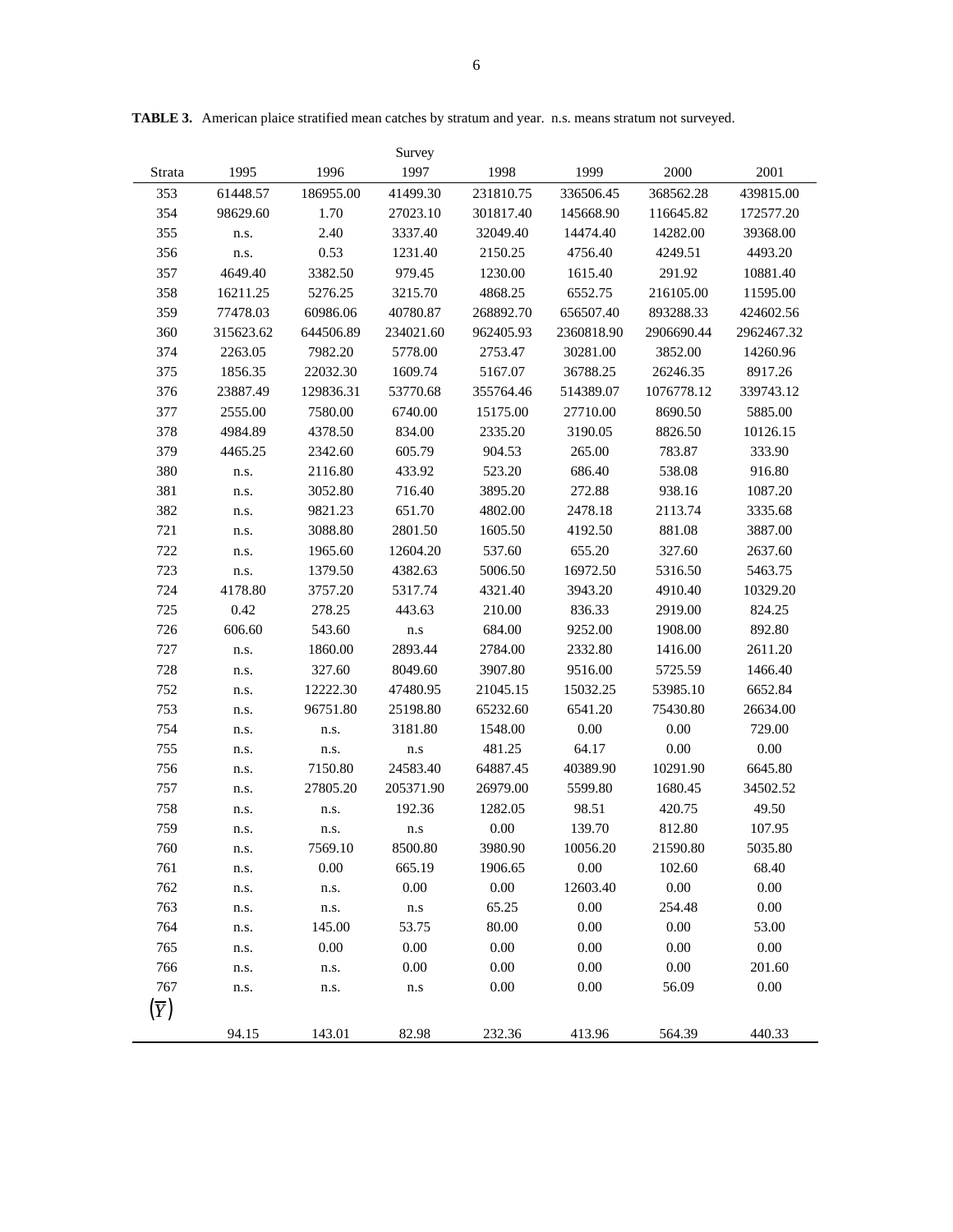|              |        |                  | Survey           |                  |                  |                  |                  |
|--------------|--------|------------------|------------------|------------------|------------------|------------------|------------------|
| Strata       | 1995   | 1996             | 1997             | 1998             | 1999             | 2000             | 2001             |
| 353          | 19049  | 57734            | 9909             | 45219            | 67332            | 114514           | 152956           |
| 354          | 31583  | 35491            | 8378             | 60908            | 34706            | 20765            | 37753            |
| 355          | n.s.   | 4003             | 904              | 6257             | 1484             | 2687             | 9209             |
| 356          | n.s.   | 459              | 384              | 457              | 850              | 624              | 812              |
| 357          | 1523   | 875              | 248              | 226              | 199              | 66               | 8980             |
| 358          | 5640   | 2104             | 1098             | 1429             | 939              | 26317            | 2768             |
| 359          | 43984  | 22674            | 11800            | 54100            | 119923           | 162321           | 125557           |
| 360          | 134416 | 179032           | 59743            | 207258           | 382612           | 601212           | 1020482          |
| 374          | 808    | 2705             | 1815             | 547              | 5309             | 704              | 4057             |
| 375          | 554    | 3505             | 326              | 941              | 5830             | 3497             | 1445             |
| 376          | 7947   | 26694            | 11723            | 66322            | 72665            | 147335           | 52526            |
| 377          | 1193   | 3006             | 2661             | 2541             | 7795             | 1632             | 3056             |
| 378          | 2518   | 1898             | 266              | 985              | 638              | 1370             | 3013             |
| 379          | 1554   | 1119             | 200              | 255              | 49               | 137              | 84               |
| 380          | n.s.   | 1002             | 239              | 350              | 130              | 118              | 279              |
| 381          | n.s.   | 1998             | 397              | 1624             | 120              | 439              | 384              |
| 382          | n.s.   | 5356             | 321              | 2414             | 982              | 619              | 907              |
| 721          | n.s.   | 1012             | 771              | 328              | 779              | 143              | 1046             |
| 722          | n.s.   | 592              | 6897             | 267              | 81               | 42               | 531              |
| 723          | n.s.   | 499              | 1351             | 884              | 2932             | 745              | 1267             |
| 724          | 1098   | 1078             | 1391             | 932              | 607              | 608              | 1761             |
| 725          | 1207   | 103              | 173              | $47\,$           | 188              | 680              | 218              |
| 726          | 135    | 149              | n.s.             | 377              | 1813             | 417              | 162              |
| 727          | n.s.   | 896              | 1485             | 718              | 532              | 329              | 550              |
| 728          | n.s.   | 5461             | 3575             | 1448             | 2210             | 1281             | 273              |
| 752          | n.s.   | 3239             | 14454            | 5861             | 4034             | 12635            | 1473             |
| 753          | n.s.   | 26344            | 6186             | 16478            | 1345             | 15708            | 5018             |
| 754          | n.s.   | n.s.             | 628              | 351              | $\boldsymbol{0}$ | $\boldsymbol{0}$ | 120              |
| 755          | n.s.   | n.s.             | n.s.             | 148              | $\boldsymbol{0}$ | $\boldsymbol{0}$ | $\boldsymbol{0}$ |
| 756          | n.s.   | 1904             | 6358             | 13012            | 8138             | 2155             | 1080             |
| 757          | n.s.   | 8238             | 53379            | 6544             | 1134             | 229              | 5468             |
| 758          | n.s.   | n.s.             | 32               | 443              | $23\,$           | 61               | 14               |
| 759          | n.s.   | n.s.             | n.s.             | $\boldsymbol{0}$ | 29               | 163              | 11               |
| 760          | n.s.   | 2853             | 1674             | 635              | 1570             | 2885             | 642              |
| 761          | n.s.   | $\boldsymbol{0}$ | 119              | 373              | $\boldsymbol{0}$ | $\boldsymbol{0}$ | 15               |
| 762          | n.s.   | n.s.             | $\boldsymbol{0}$ | $\boldsymbol{0}$ | 1916             | $\boldsymbol{0}$ | $\boldsymbol{0}$ |
| 763          | n.s.   | n.s.             | n.s.             | 13               | $\boldsymbol{0}$ | 31               | $\boldsymbol{0}$ |
| 764          | n.s.   | $\boldsymbol{0}$ | 15               | 18               | $\boldsymbol{0}$ | $\boldsymbol{0}$ | 22               |
| 765          | n.s.   | $\boldsymbol{0}$ | $\mathbf{0}$     | $\boldsymbol{0}$ | $\mathbf{0}$     | $\boldsymbol{0}$ | $\boldsymbol{0}$ |
| 766          | n.s.   | n.s.             | $\boldsymbol{0}$ | $\boldsymbol{0}$ | $\mathbf{0}$     | $\boldsymbol{0}$ | 36               |
| 767          | n.s.   | n.s.             | n.s.             | $\boldsymbol{0}$ | $\mathbf{0}$     | 8                | $\boldsymbol{0}$ |
| <b>TOTAL</b> | 253.21 | 402.02           | 208.90           | 500.71           | 728.89           | 1122.48          | 1443.98          |

**TABLE 4.** Survey estimates (by the swept area method) of American plaice abundance (,000) by stratum on NAFO Div. 3NO. n.s. means stratum not surveyed.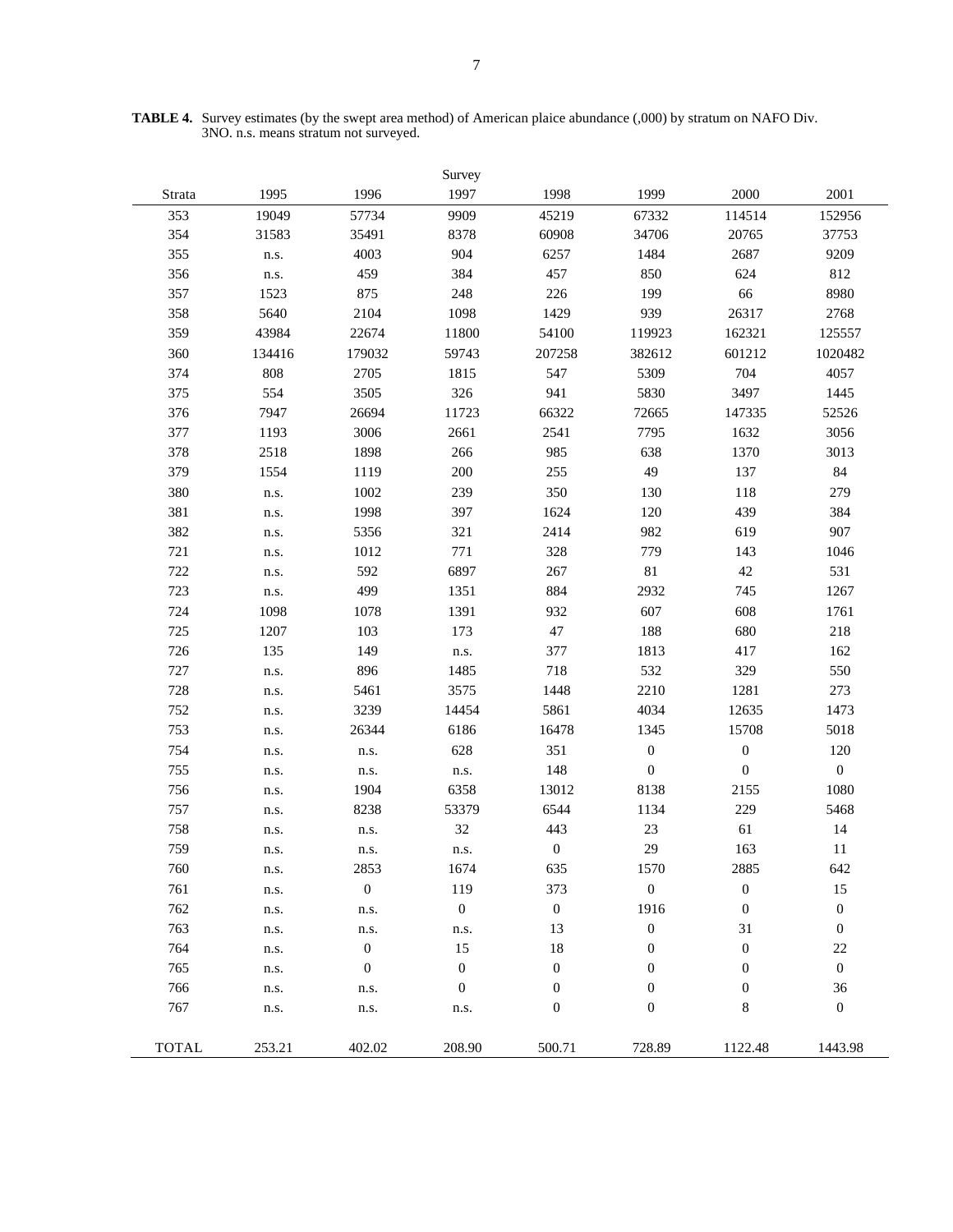|              |       |                  | Survey           |                  |                  |                  |                  |
|--------------|-------|------------------|------------------|------------------|------------------|------------------|------------------|
| Strata       | 1995  | 1996             | 1997             | 1998             | 1999             | 2000             | 2001             |
| 353          | 5230  | 15107            | 3458             | 19941            | 28042            | 31037            | 38665            |
| 354          | 8394  | 9655             | 2325             | 25416            | 13395            | 9823             | 15340            |
| 355          | n.s.  | 1187             | 287              | 2897             | 1266             | 1229             | 3962             |
| 356          | n.s.  | 116              | 109              | 194              | 416              | 378              | 369              |
| 357          | 428   | 311              | 89               | 103              | 137              | 24               | 936              |
| 358          | 1526  | 497              | 286              | 618              | 564              | 18998            | 997              |
| 359          | 6737  | 5570             | 3546             | 23131            | 54145            | 76227            | 36027            |
| 360          | 27465 | 53120            | 19950            | 93939            | 192927           | 242603           | 248816           |
| 374          | 201   | 687              | 492              | 234              | 2485             | 321              | 1188             |
| 375          | 165   | 1926             | 138              | 449              | 3114             | 2154             | 743              |
| 376          | 2073  | 11016            | 4757             | 38254            | 42206            | 89732            | 28490            |
| 377          | 231   | 663              | 580              | 1327             | 2309             | 760              | 515              |
| 378          | 458   | 398              | 79               | 389              | 279              | 759              | 871              |
| 379          | 404   | 208              | 59               | 76               | 22               | 70               | 31               |
| 380          | n.s.  | 191              | 41               | 93               | 58               | 46               | 89               |
| 381          | n.s.  | 267              | 65               | 341              | 24               | 79               | 92               |
| 382          | n.s.  | 873              | 57               | 630              | 205              | 170              | 285              |
| 721          | n.s.  | 289              | 253              | 159              | 344              | 75               | 314              |
| 722          | n.s.  | 191              | 1179             | 106              | 57               | 30               | 201              |
| 723          | n.s.  | 127              | 417              | 431              | 1484             | 430              | 478              |
| 724          | 398   | 371              | 473              | 419              | 351              | 422              | 889              |
| 725          | 418   | $25\,$           | 43               | 24               | 73               | 278              | 75               |
| 726          | 57    | 50               | n.s.             | 146              | 822              | 172              | 76               |
| 727          | n.s.  | 177              | 309              | 239              | 197              | 135              | 232              |
| 728          | n.s.  | 1175             | 753              | 379              | 819              | 545              | 128              |
| 752          | n.s.  | 1124             | 4366             | 1840             | 1293             | 5235             | 634              |
| 753          | n.s.  | 9736             | 2358             | 5998             | 572              | 6936             | 2492             |
| 754          | n.s.  | n.s.             | 289              | 147              | $\boldsymbol{0}$ | $\boldsymbol{0}$ | 75               |
| 755          | n.s.  | n.s.             | n.s.             | 47               | 6                | $\boldsymbol{0}$ | $\boldsymbol{0}$ |
| 756          | n.s.  | 681              | 2261             | 5768             | 3590             | 1016             | 572              |
| 757          | n.s.  | 2966             | 20284            | 2616             | 482              | 157              | 2968             |
| 758          | n.s.  | n.s.             | 18               | 244              | $\overline{9}$   | 40               | 5                |
| 759          | n.s.  | n.s.             | n.s.             | $\boldsymbol{0}$ | 13               | 77               | 10               |
| 760          | n.s.  | 721              | 810              | 372              | 894              | 2056             | 420              |
| 761          | n.s.  | $\boldsymbol{0}$ | 63               | 185              | $\boldsymbol{0}$ | 9                | 6                |
| 762          | n.s.  | n.s.             | $\boldsymbol{0}$ | $\boldsymbol{0}$ | 1200             | $\boldsymbol{0}$ | $\boldsymbol{0}$ |
| 763          | n.s.  | n.s.             | n.s.             | 6                | $\boldsymbol{0}$ | 24               | $\boldsymbol{0}$ |
| 764          | n.s.  | 14               | $\sqrt{5}$       | 7                | $\mathbf{0}$     | $\boldsymbol{0}$ | 5                |
| 765          | n.s.  | $\boldsymbol{0}$ | $\boldsymbol{0}$ | 0                | $\mathbf{0}$     | $\boldsymbol{0}$ | $\boldsymbol{0}$ |
| 766          | n.s.  | n.s.             | $\boldsymbol{0}$ | 0                | $\boldsymbol{0}$ | $\boldsymbol{0}$ | 20               |
| 767          | n.s.  | n.s.             | n.s.             | 0                | $\boldsymbol{0}$ | 5                | $\boldsymbol{0}$ |
| <b>TOTAL</b> | 54.18 | 119.44           | 70.20            | 227.17           | 353.80           | 492.05           | 387.01           |

**TABLE 5.** Survey estimates (by the swept area method) of American plaice biomass (t.) by stratum on NAFO Div. 3NO. n.s. means stratum not surveyed.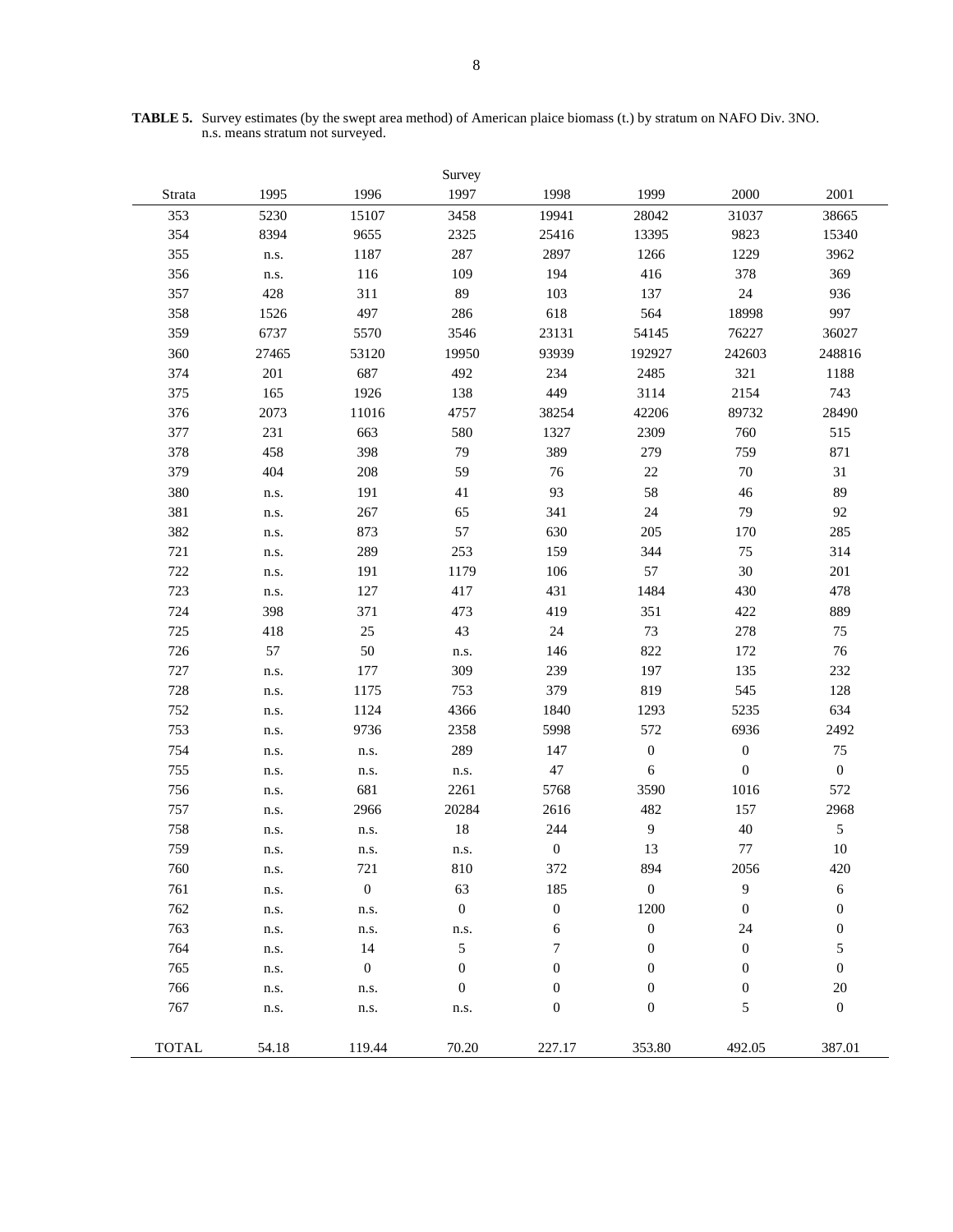| <b>TABLE 6.</b> American plaice length distribution in NAFO 3NO 1995-2001 in frequency in ‰. Indet. means indeterminates. |  |
|---------------------------------------------------------------------------------------------------------------------------|--|
|                                                                                                                           |  |

|                   | 1995    |           |        |         | 1996      |        |         | 1997     |        |         | 1998     |                  |
|-------------------|---------|-----------|--------|---------|-----------|--------|---------|----------|--------|---------|----------|------------------|
| Length (cm.)      | Males   | Females   | Indet. | Males   | Females   | Indet. | Males   | Females  | Indet. | Males   | Females  | Indet.           |
| 10                | 0.000   | 0.000     | 0.000  | 0.000   | 0.000     | 0.000  | 0.000   | 0.000    | 0.000  | 0.000   | 0.000    | 0.000            |
| 12                | 0.000   | 0.057     | 0.067  | 0.000   | 0.000     | 0.000  | 0.000   | 0.000    | 0.000  | 0.000   | 0.000    | 0.000            |
| 14                | 0.327   | 0.233     | 0.641  | 0.000   | 0.000     | 0.095  | 0.054   | 0.052    | 0.000  | 0.032   | 0.016    | 0.000            |
| 16                | 0.519   | 2.758     | 0.126  | 0.338   | 1.494     | 0.172  | 0.131   | 0.130    | 0.000  | 1.105   | 0.257    | 0.000            |
| 18                | 3.148   | 5.371     | 0.000  | 1.947   | 4.031     | 0.242  | 1.759   | 2.569    | 0.000  | 0.016   | 0.432    | 0.000            |
| 20                | 17.732  | 16.454    | 0.000  | 4.678   | 12.076    | 0.019  | 4.687   | 4.511    | 0.076  | 0.460   | 0.941    | 0.000            |
| 22                | 65.937  | 54.017    | 0.000  | 9.250   | 15.276    | 0.591  | 11.638  | 8.161    | 0.000  | 2.192   | 1.180    | 0.000            |
| 24                | 105.205 | 84.664    | 0.000  | 26.030  | 19.881    | 0.000  | 20.936  | 14.825   | 0.000  | 8.159   | 7.272    | 0.000            |
| 26                | 91.656  | 75.419    | 0.000  | 69.268  | 37.885    | 0.571  | 29.546  | 27.023   | 0.000  | 20.695  | 19.052   | 0.000            |
| 28                | 61.966  | 67.162    | 0.000  | 94.158  | 80.012    | 0.000  | 61.984  | 36.037   | 0.000  | 33.127  | 26.354   | 0.000            |
| 30                | 34.992  | 54.757    | 0.000  | 64.828  | 93.258    | 0.000  | 107.571 | 40.957   | 0.000  | 53.484  | 35.444   | 0.000            |
| 32                | 22.446  | 51.733    | 0.000  | 38.092  | 87.597    | 0.000  | 71.124  | 61.794   | 0.000  | 63.067  | 46.526   | 0.000            |
| 34                | 14.231  | 43.543    | 0.000  | 23.611  | 73.810    | 0.095  | 60.989  | 71.031   | 0.000  | 50.672  | 78.545   | 0.000            |
| 36                | 9.029   | 29.084    | 0.000  | 16.677  | 66.431    | 0.000  | 41.345  | 72.619   | 0.000  | 31.869  | 106.773  | 0.000            |
| 38                | 5.571   | 20.620    | 0.000  | 7.390   | 48.008    | 0.000  | 16.546  | 70.970   | 0.000  | 16.543  | 116.496  | 0.000            |
| 40                | 3.360   | 15.291    | 0.000  | 3.598   | 30.346    | 0.000  | 10.732  | 52.417   | 0.000  | 7.826   | 89.580   | 0.000            |
| 42                | 1.953   | 12.340    | 0.000  | 2.161   | 20.727    | 0.000  | 3.059   | 36.147   | 0.000  | 2.682   | 67.161   | 0.000            |
| 44                | 0.948   | 7.841     | 0.000  | 1.237   | 14.479    | 0.000  | 2.464   | 23.476   | 0.000  | 1.295   | 45.563   | 0.000            |
| 46                | 0.662   | 5.630     | 0.000  | 0.456   | 8.332     | 0.000  | 1.738   | 9.435    | 0.000  | 0.787   | 26.917   | 0.000            |
| 48                | 0.031   | 3.672     | 0.000  | 0.249   | 5.544     | 0.000  | 0.179   | 8.971    | 0.000  | 0.358   | 17.631   | 0.000            |
| 50                | 0.063   | 3.492     | 0.000  | 0.064   | 4.770     | 0.000  | 0.051   | 7.378    | 0.000  | 0.016   | 8.171    | 0.000            |
| 52                | 0.000   | 1.594     | 0.000  | 0.000   | 2.920     | 0.000  | 0.000   | 1.576    | 0.000  | 0.000   | 3.929    | 0.000            |
| 54                | 0.000   | 0.967     | 0.000  | 0.000   | 2.567     | 0.000  | 0.000   | 1.161    | 0.000  | 0.000   | 1.825    | 0.000            |
| 56                | 0.000   | 0.872     | 0.000  | 0.000   | 1.542     | 0.000  | 0.000   | 0.674    | 0.000  | 0.255   | 1.588    | 0.000            |
| 58                | 0.000   | 0.320     | 0.000  | 0.000   | 0.732     | 0.000  | 0.000   | 0.343    | 0.000  | 0.000   | 1.178    | 0.000            |
| 60                | 0.000   | 0.492     | 0.000  | 0.000   | 0.605     | 0.000  | 0.000   | 0.357    | 0.000  | 0.000   | 1.417    | 0.000            |
| 62                | 0.000   | 0.565     | 0.000  | 0.000   | 0.407     | 0.000  | 0.000   | 0.181    | 0.000  | 0.000   | 0.322    | 0.000            |
| 64                | 0.000   | 0.031     | 0.000  | 0.000   | 0.770     | 0.000  | 0.000   | 0.229    | 0.000  | 0.000   | 0.367    | 0.000            |
| 66                | 0.000   | 0.340     | 0.000  | 0.000   | 0.397     | 0.000  | 0.000   | 0.259    | 0.000  | 0.000   | 0.237    | 0.000            |
| 68                | 0.000   | 0.000     | 0.000  | 0.000   | 0.172     | 0.000  | 0.000   | 0.109    | 0.000  | 0.000   | 0.187    | 0.000            |
| 70                | 0.000   | 0.000     | 0.000  | 0.000   | 0.075     | 0.000  | 0.000   | 0.000    | 0.000  | 0.000   | 0.000    | 0.000            |
| 72                | 0.000   | 0.069     | 0.000  | 0.000   | 0.036     | 0.000  | 0.000   | 0.000    | 0.000  | 0.000   | 0.000    | 0.000            |
| 74                | 0.000   | 0.000     | 0.000  | 0.000   | 0.000     | 0.000  | 0.000   | 0.000    | 0.000  | 0.000   | 0.000    | 0.000            |
| 76                | 0.000   | 0.000     | 0.000  | 0.000   | 0.000     | 0.000  | 0.000   | 0.000    | 0.000  | 0.000   | 0.000    | 0.000            |
| 78                | 0.000   | 0.000     | 0.000  | 0.000   | 0.000     | 0.000  | 0.000   | 0.000    | 0.000  | 0.000   | 0.000    | 0.000            |
| Total             | 439.777 | 559.389   | 0.833  | 364.033 | 634.182   | 1.785  | 446.533 | 553.391  | 0.076  | 294.640 | 705.360  | 0.000            |
| $N^{\circ}$ Ind.: | 6652    | 6614      | 9      | 6569    | 10111     | 21     | 8297    | 5729     | 3      | 4640    | 7390     | $\boldsymbol{0}$ |
| N° samples:       |         | 77        |        |         | 100       |        |         | 116      |        |         | 108      |                  |
| Range:            |         | $12 - 71$ |        |         | $14 - 71$ |        |         | 14-68    |        |         | 13-68    |                  |
| Total catch:      |         | 6966      |        |         | 16678     |        |         | 13388    |        |         | 27453    |                  |
| Sampled catch:    |         | 3037.033  |        |         | 4846.300  |        |         | 4471.710 |        |         | 5200.395 |                  |
| Total hauls:      |         | 84        |        |         | 120       |        |         | 139      |        |         | 136      |                  |
|                   |         |           |        |         |           |        |         |          |        |         |          |                  |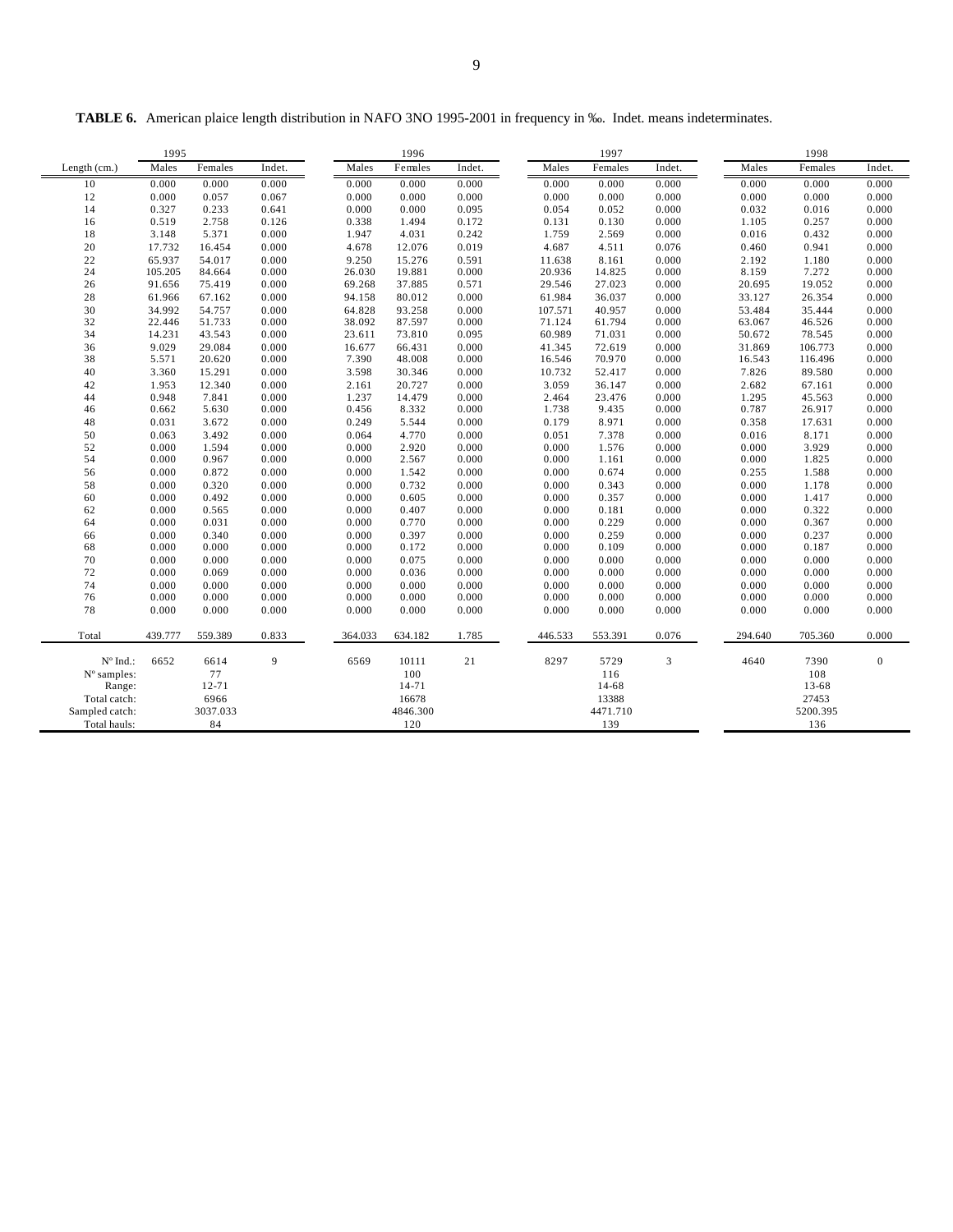|                   | 1999    |          |        |         | 2000      |        |         | 2001     |                  |
|-------------------|---------|----------|--------|---------|-----------|--------|---------|----------|------------------|
| Length (cm.)      | Males   | Females  | Indet. | Males   | Females   | Indet. | Males   | Females  | Indet.           |
| 10                | 0.000   | 0.266    | 0.266  | 0.000   | 0.000     | 0.000  | 0.013   | 0.052    | 0.000            |
| 12                | 0.000   | 1.063    | 0.356  | 0.406   | 0.971     | 0.026  | 0.152   | 0.104    | 0.000            |
| 14                | 0.000   | 0.306    | 0.144  | 8.335   | 10.004    | 0.009  | 3.311   | 2.898    | 0.000            |
| 16                | 0.972   | 2.227    | 0.000  | 43.051  | 50.519    | 0.000  | 4.790   | 5.898    | 0.000            |
| 18                | 1.432   | 3.703    | 0.000  | 48.333  | 70.905    | 0.009  | 35.289  | 24.228   | 0.000            |
| 20                | 0.479   | 0.077    | 0.000  | 13.825  | 25.959    | 0.000  | 107.969 | 98.879   | 0.000            |
| 22                | 1.335   | 2.254    | 0.000  | 3.894   | 4.693     | 0.000  | 104.995 | 106.383  | 0.000            |
| 24                | 3.845   | 1.967    | 0.000  | 3.820   | 2.667     | 0.000  | 35.687  | 54.017   | 0.000            |
| 26                | 17.692  | 4.381    | 0.000  | 4.724   | 4.140     | 0.000  | 7.448   | 13.252   | 0.000            |
| 28                | 47.893  | 20.538   | 0.000  | 9.365   | 2.236     | 0.000  | 8.682   | 5.650    | 0.000            |
| 30                | 79.172  | 38.293   | 0.000  | 29.101  | 7.314     | 0.000  | 13.282  | 5.880    | 0.000            |
| 32                | 97.359  | 44.277   | 0.000  | 57.163  | 15.420    | 0.000  | 32.584  | 5.712    | 0.000            |
| 34                | 72.024  | 41.532   | 0.000  | 52.298  | 35.973    | 0.000  | 39.103  | 9.467    | 0.000            |
| 36                | 44.902  | 53.297   | 0.000  | 34.498  | 43.415    | 0.000  | 27.592  | 18.899   | 0.000            |
| 38                | 22.950  | 83.459   | 0.000  | 18.274  | 51.448    | 0.000  | 14.016  | 28.521   | 0.000            |
| 40                | 10.651  | 81.267   | 0.000  | 9.037   | 69.679    | 0.000  | 5.614   | 32.884   | 0.000            |
| 42                | 3.906   | 78.759   | 0.000  | 3.203   | 74.358    | 0.000  | 2.138   | 36.352   | 0.000            |
| 44                | 1.411   | 52.704   | 0.000  | 1.394   | 65.399    | 0.000  | 0.230   | 32.671   | 0.000            |
| 46                | 0.777   | 30.815   | 0.000  | 0.916   | 45.201    | 0.000  | 0.346   | 30.047   | 0.000            |
| 48                | 0.000   | 19.095   | 0.000  | 0.759   | 27.135    | 0.000  | 0.000   | 15.894   | $0.000\,$        |
| 50                | 0.064   | 14.109   | 0.000  | 0.135   | 16.392    | 0.000  | 0.243   | 10.785   | 0.000            |
| 52                | 0.000   | 6.487    | 0.000  | 0.255   | 13.382    | 0.000  | 0.000   | 7.400    | 0.000            |
| 54                | 0.000   | 4.556    | 0.000  | 0.000   | 6.719     | 0.000  | 0.000   | 5.601    | 0.000            |
| 56                | 0.000   | 3.308    | 0.000  | 0.000   | 4.996     | 0.000  | 0.043   | 2.476    | 0.000            |
| 58                | 0.000   | 1.400    | 0.000  | 0.000   | 2.591     | 0.000  | 0.000   | 1.171    | 0.000            |
| 60                | 0.000   | 0.929    | 0.000  | 0.000   | 2.027     | 0.000  | 0.000   | 0.683    | 0.000            |
| 62                | 0.000   | 0.606    | 0.000  | 0.000   | 2.010     | 0.000  | 0.000   | 0.425    | 0.000            |
| 64                | 0.000   | 0.501    | 0.000  | 0.000   | 0.932     | 0.000  | 0.000   | 0.052    | 0.000            |
| 66                | 0.000   | 0.147    | 0.000  | 0.000   | 0.576     | 0.000  | 0.000   | 0.149    | 0.000            |
| 68                | 0.000   | 0.000    | 0.000  | 0.000   | 0.000     | 0.000  | 0.000   | 0.043    | 0.000            |
| 70                | 0.000   | 0.000    | 0.000  | 0.000   | 0.085     | 0.000  | 0.000   | 0.000    | 0.000            |
| 72                | 0.000   | 0.000    | 0.000  | 0.000   | 0.027     | 0.000  | 0.000   | 0.000    | 0.000            |
| 74                | 0.000   | 0.000    | 0.000  | 0.000   | 0.000     | 0.000  | 0.000   | 0.000    | 0.000            |
| 76                | 0.000   | 0.000    | 0.000  | 0.000   | 0.000     | 0.000  | 0.000   | 0.000    | 0.000            |
| 78                | 0.000   | 0.051    | 0.000  | 0.000   | 0.000     | 0.000  | 0.000   | 0.000    | 0.000            |
|                   |         |          |        |         |           |        |         |          |                  |
| Total             | 406.861 | 592.374  | 0.765  | 342.784 | 657.172   | 0.044  | 443.527 | 556.473  | 0.000            |
| $N^{\circ}$ Ind.: | 4541    | 7742     | 4      | 3732    | 7721      | 5      | 5730    | 9505     | $\boldsymbol{0}$ |
| $No$ samples:     |         | 93       |        |         | 96        |        |         | 103      |                  |
| Range:            |         | 10-77    |        |         | $11 - 72$ |        |         | 10-67    |                  |
| Total catch:      |         | 33977    |        |         | 49954     |        |         | 41919    |                  |
| Sampled catch:    |         | 5974.244 |        |         | 5457.327  |        |         | 5593.540 |                  |
| Total hauls:      |         | 117      |        |         | 123       |        |         | 124      |                  |

**TABLE 6 (cont.).** American plaice length distribution in NAFO 3NO 1995-2001 in frequency in ‰. Indet. means indeterminates.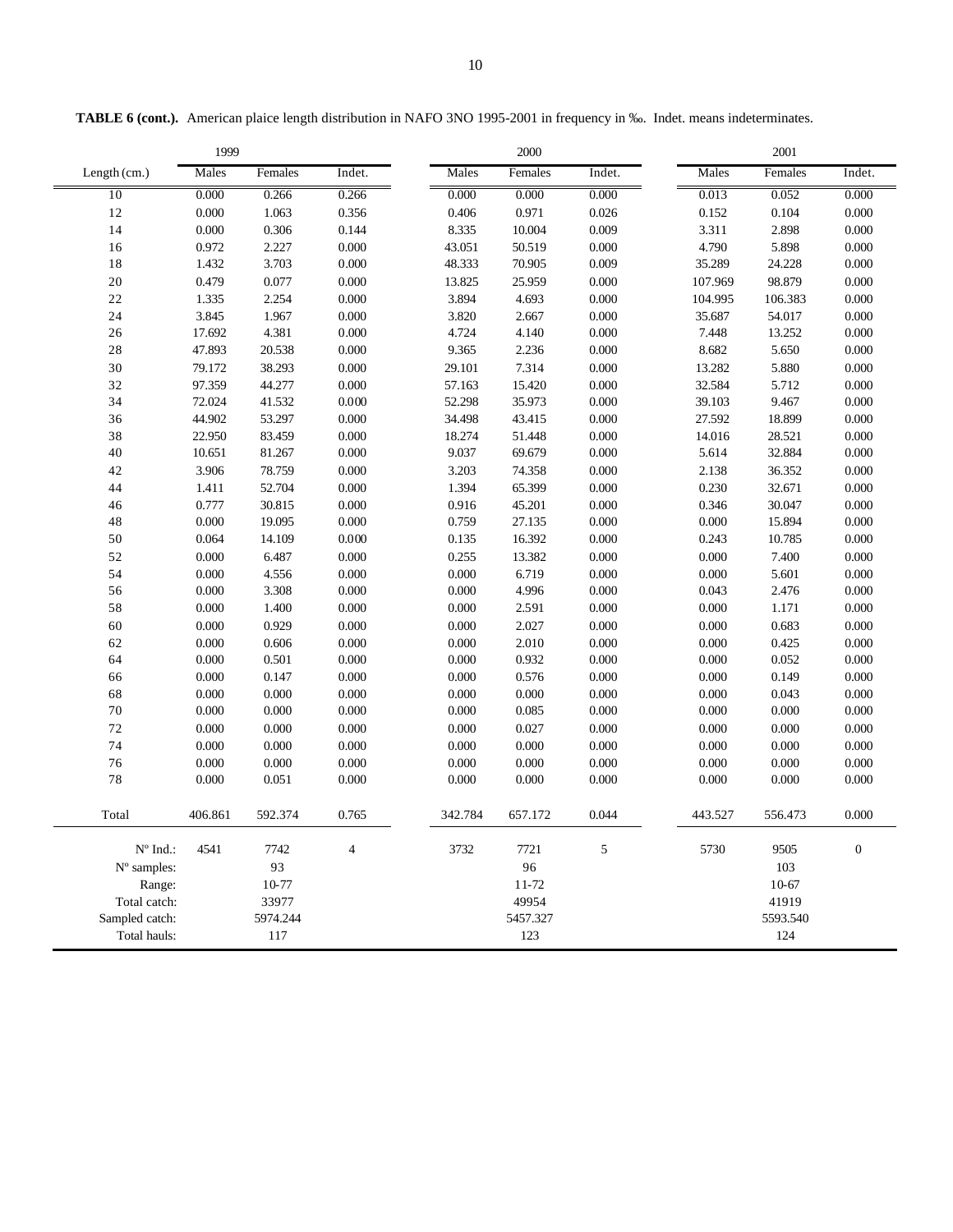| Males<br>Females<br>Indet.<br>Males<br>Females<br>Indet.<br>Males<br>Females<br>Length (cm.)<br>$\overline{2}$<br>10<br>$\overline{0}$<br>19<br>19<br>46<br>111<br>3<br>$\overline{8}$<br>$\boldsymbol{0}$<br>23<br>12<br>76<br>25<br>46<br>111<br>3<br>16<br>14<br>$\boldsymbol{0}$<br>503<br>22<br>10<br>950<br>1140<br>$\mathbf{1}$<br>440<br>159<br>$\boldsymbol{0}$<br>4907<br>5758<br>$\boldsymbol{0}$<br>727<br>896<br>16<br>69<br>8082<br>5359<br>18<br>102<br>263<br>$\boldsymbol{0}$<br>5509<br>3679<br>1<br>5<br>$\boldsymbol{0}$<br>$\boldsymbol{0}$<br>20<br>34<br>2959<br>16398<br>15017<br>1576<br>22<br>95<br>160<br>$\boldsymbol{0}$<br>444<br>535<br>$\boldsymbol{0}$<br>15946<br>16157<br>274<br>140<br>$\boldsymbol{0}$<br>304<br>$\boldsymbol{0}$<br>8203<br>24<br>436<br>5420<br>$\boldsymbol{0}$<br>2013<br>26<br>1258<br>312<br>538<br>472<br>$\boldsymbol{0}$<br>1131<br>28<br>3403<br>858<br>1459<br>$\boldsymbol{0}$<br>1068<br>255<br>$\boldsymbol{0}$<br>1318<br>30<br>5627<br>2721<br>$\boldsymbol{0}$<br>834<br>893<br>3317<br>$\boldsymbol{0}$<br>2018<br>$\boldsymbol{0}$<br>32<br>6919<br>3147<br>1757<br>$\boldsymbol{0}$<br>4949<br>867<br>6515<br>$\boldsymbol{0}$<br>34<br>5119<br>2952<br>5961<br>4100<br>$\boldsymbol{0}$<br>5938<br>1438<br>3191<br>3788<br>$\boldsymbol{0}$<br>3932<br>4949<br>2870<br>36<br>$\overline{0}$<br>4190<br>38<br>1631<br>5932<br>$\boldsymbol{0}$<br>2083<br>$\overline{0}$<br>4332<br>5864<br>2129<br>40<br>5776<br>7942<br>4994<br>757<br>$\boldsymbol{0}$<br>1030<br>$\boldsymbol{0}$<br>852<br>277<br>5597<br>$\boldsymbol{0}$<br>$\boldsymbol{0}$<br>42<br>365<br>8476<br>325<br>5521<br>44<br>3746<br>$\boldsymbol{0}$<br>7454<br>$\boldsymbol{0}$<br>35<br>4961<br>100<br>159<br>55<br>2190<br>$\boldsymbol{0}$<br>104<br>5152<br>$\boldsymbol{0}$<br>53<br>4564<br>46<br>$\boldsymbol{0}$<br>1357<br>$\boldsymbol{0}$<br>3093<br>$\boldsymbol{0}$<br>$\boldsymbol{0}$<br>48<br>86<br>2414<br>50<br>5<br>1003<br>$\boldsymbol{0}$<br>15<br>1869<br>$\boldsymbol{0}$<br>37<br>1638<br>$\boldsymbol{0}$<br>52<br>461<br>$\boldsymbol{0}$<br>29<br>$\boldsymbol{0}$<br>$\boldsymbol{0}$<br>1525<br>1124<br>54<br>$\boldsymbol{0}$<br>323<br>$\boldsymbol{0}$<br>$\boldsymbol{0}$<br>$\boldsymbol{0}$<br>$\boldsymbol{0}$<br>850<br>766<br>$\boldsymbol{0}$<br>235<br>$\boldsymbol{0}$<br>$\boldsymbol{7}$<br>56<br>$\boldsymbol{0}$<br>570<br>$\boldsymbol{0}$<br>376 | 2001             |  |  |  |
|-------------------------------------------------------------------------------------------------------------------------------------------------------------------------------------------------------------------------------------------------------------------------------------------------------------------------------------------------------------------------------------------------------------------------------------------------------------------------------------------------------------------------------------------------------------------------------------------------------------------------------------------------------------------------------------------------------------------------------------------------------------------------------------------------------------------------------------------------------------------------------------------------------------------------------------------------------------------------------------------------------------------------------------------------------------------------------------------------------------------------------------------------------------------------------------------------------------------------------------------------------------------------------------------------------------------------------------------------------------------------------------------------------------------------------------------------------------------------------------------------------------------------------------------------------------------------------------------------------------------------------------------------------------------------------------------------------------------------------------------------------------------------------------------------------------------------------------------------------------------------------------------------------------------------------------------------------------------------------------------------------------------------------------------------------------------------------------------------------------------------------------------------------------------------------------------------------------------------------------------------------------------------------------------------------------------------------------------------------------------------------------------------------------------------------------------------|------------------|--|--|--|
|                                                                                                                                                                                                                                                                                                                                                                                                                                                                                                                                                                                                                                                                                                                                                                                                                                                                                                                                                                                                                                                                                                                                                                                                                                                                                                                                                                                                                                                                                                                                                                                                                                                                                                                                                                                                                                                                                                                                                                                                                                                                                                                                                                                                                                                                                                                                                                                                                                                 | Indet.           |  |  |  |
|                                                                                                                                                                                                                                                                                                                                                                                                                                                                                                                                                                                                                                                                                                                                                                                                                                                                                                                                                                                                                                                                                                                                                                                                                                                                                                                                                                                                                                                                                                                                                                                                                                                                                                                                                                                                                                                                                                                                                                                                                                                                                                                                                                                                                                                                                                                                                                                                                                                 | $\overline{0}$   |  |  |  |
|                                                                                                                                                                                                                                                                                                                                                                                                                                                                                                                                                                                                                                                                                                                                                                                                                                                                                                                                                                                                                                                                                                                                                                                                                                                                                                                                                                                                                                                                                                                                                                                                                                                                                                                                                                                                                                                                                                                                                                                                                                                                                                                                                                                                                                                                                                                                                                                                                                                 | $\boldsymbol{0}$ |  |  |  |
|                                                                                                                                                                                                                                                                                                                                                                                                                                                                                                                                                                                                                                                                                                                                                                                                                                                                                                                                                                                                                                                                                                                                                                                                                                                                                                                                                                                                                                                                                                                                                                                                                                                                                                                                                                                                                                                                                                                                                                                                                                                                                                                                                                                                                                                                                                                                                                                                                                                 | $\boldsymbol{0}$ |  |  |  |
|                                                                                                                                                                                                                                                                                                                                                                                                                                                                                                                                                                                                                                                                                                                                                                                                                                                                                                                                                                                                                                                                                                                                                                                                                                                                                                                                                                                                                                                                                                                                                                                                                                                                                                                                                                                                                                                                                                                                                                                                                                                                                                                                                                                                                                                                                                                                                                                                                                                 | $\boldsymbol{0}$ |  |  |  |
|                                                                                                                                                                                                                                                                                                                                                                                                                                                                                                                                                                                                                                                                                                                                                                                                                                                                                                                                                                                                                                                                                                                                                                                                                                                                                                                                                                                                                                                                                                                                                                                                                                                                                                                                                                                                                                                                                                                                                                                                                                                                                                                                                                                                                                                                                                                                                                                                                                                 | $\boldsymbol{0}$ |  |  |  |
|                                                                                                                                                                                                                                                                                                                                                                                                                                                                                                                                                                                                                                                                                                                                                                                                                                                                                                                                                                                                                                                                                                                                                                                                                                                                                                                                                                                                                                                                                                                                                                                                                                                                                                                                                                                                                                                                                                                                                                                                                                                                                                                                                                                                                                                                                                                                                                                                                                                 | $\boldsymbol{0}$ |  |  |  |
|                                                                                                                                                                                                                                                                                                                                                                                                                                                                                                                                                                                                                                                                                                                                                                                                                                                                                                                                                                                                                                                                                                                                                                                                                                                                                                                                                                                                                                                                                                                                                                                                                                                                                                                                                                                                                                                                                                                                                                                                                                                                                                                                                                                                                                                                                                                                                                                                                                                 | $\boldsymbol{0}$ |  |  |  |
|                                                                                                                                                                                                                                                                                                                                                                                                                                                                                                                                                                                                                                                                                                                                                                                                                                                                                                                                                                                                                                                                                                                                                                                                                                                                                                                                                                                                                                                                                                                                                                                                                                                                                                                                                                                                                                                                                                                                                                                                                                                                                                                                                                                                                                                                                                                                                                                                                                                 | $\boldsymbol{0}$ |  |  |  |
|                                                                                                                                                                                                                                                                                                                                                                                                                                                                                                                                                                                                                                                                                                                                                                                                                                                                                                                                                                                                                                                                                                                                                                                                                                                                                                                                                                                                                                                                                                                                                                                                                                                                                                                                                                                                                                                                                                                                                                                                                                                                                                                                                                                                                                                                                                                                                                                                                                                 | $\boldsymbol{0}$ |  |  |  |
|                                                                                                                                                                                                                                                                                                                                                                                                                                                                                                                                                                                                                                                                                                                                                                                                                                                                                                                                                                                                                                                                                                                                                                                                                                                                                                                                                                                                                                                                                                                                                                                                                                                                                                                                                                                                                                                                                                                                                                                                                                                                                                                                                                                                                                                                                                                                                                                                                                                 | $\boldsymbol{0}$ |  |  |  |
|                                                                                                                                                                                                                                                                                                                                                                                                                                                                                                                                                                                                                                                                                                                                                                                                                                                                                                                                                                                                                                                                                                                                                                                                                                                                                                                                                                                                                                                                                                                                                                                                                                                                                                                                                                                                                                                                                                                                                                                                                                                                                                                                                                                                                                                                                                                                                                                                                                                 | $\boldsymbol{0}$ |  |  |  |
|                                                                                                                                                                                                                                                                                                                                                                                                                                                                                                                                                                                                                                                                                                                                                                                                                                                                                                                                                                                                                                                                                                                                                                                                                                                                                                                                                                                                                                                                                                                                                                                                                                                                                                                                                                                                                                                                                                                                                                                                                                                                                                                                                                                                                                                                                                                                                                                                                                                 | $\boldsymbol{0}$ |  |  |  |
|                                                                                                                                                                                                                                                                                                                                                                                                                                                                                                                                                                                                                                                                                                                                                                                                                                                                                                                                                                                                                                                                                                                                                                                                                                                                                                                                                                                                                                                                                                                                                                                                                                                                                                                                                                                                                                                                                                                                                                                                                                                                                                                                                                                                                                                                                                                                                                                                                                                 | $\boldsymbol{0}$ |  |  |  |
|                                                                                                                                                                                                                                                                                                                                                                                                                                                                                                                                                                                                                                                                                                                                                                                                                                                                                                                                                                                                                                                                                                                                                                                                                                                                                                                                                                                                                                                                                                                                                                                                                                                                                                                                                                                                                                                                                                                                                                                                                                                                                                                                                                                                                                                                                                                                                                                                                                                 | $\overline{0}$   |  |  |  |
|                                                                                                                                                                                                                                                                                                                                                                                                                                                                                                                                                                                                                                                                                                                                                                                                                                                                                                                                                                                                                                                                                                                                                                                                                                                                                                                                                                                                                                                                                                                                                                                                                                                                                                                                                                                                                                                                                                                                                                                                                                                                                                                                                                                                                                                                                                                                                                                                                                                 | $\boldsymbol{0}$ |  |  |  |
|                                                                                                                                                                                                                                                                                                                                                                                                                                                                                                                                                                                                                                                                                                                                                                                                                                                                                                                                                                                                                                                                                                                                                                                                                                                                                                                                                                                                                                                                                                                                                                                                                                                                                                                                                                                                                                                                                                                                                                                                                                                                                                                                                                                                                                                                                                                                                                                                                                                 | $\boldsymbol{0}$ |  |  |  |
|                                                                                                                                                                                                                                                                                                                                                                                                                                                                                                                                                                                                                                                                                                                                                                                                                                                                                                                                                                                                                                                                                                                                                                                                                                                                                                                                                                                                                                                                                                                                                                                                                                                                                                                                                                                                                                                                                                                                                                                                                                                                                                                                                                                                                                                                                                                                                                                                                                                 | $\boldsymbol{0}$ |  |  |  |
|                                                                                                                                                                                                                                                                                                                                                                                                                                                                                                                                                                                                                                                                                                                                                                                                                                                                                                                                                                                                                                                                                                                                                                                                                                                                                                                                                                                                                                                                                                                                                                                                                                                                                                                                                                                                                                                                                                                                                                                                                                                                                                                                                                                                                                                                                                                                                                                                                                                 | $\boldsymbol{0}$ |  |  |  |
|                                                                                                                                                                                                                                                                                                                                                                                                                                                                                                                                                                                                                                                                                                                                                                                                                                                                                                                                                                                                                                                                                                                                                                                                                                                                                                                                                                                                                                                                                                                                                                                                                                                                                                                                                                                                                                                                                                                                                                                                                                                                                                                                                                                                                                                                                                                                                                                                                                                 | $\boldsymbol{0}$ |  |  |  |
|                                                                                                                                                                                                                                                                                                                                                                                                                                                                                                                                                                                                                                                                                                                                                                                                                                                                                                                                                                                                                                                                                                                                                                                                                                                                                                                                                                                                                                                                                                                                                                                                                                                                                                                                                                                                                                                                                                                                                                                                                                                                                                                                                                                                                                                                                                                                                                                                                                                 | $\boldsymbol{0}$ |  |  |  |
|                                                                                                                                                                                                                                                                                                                                                                                                                                                                                                                                                                                                                                                                                                                                                                                                                                                                                                                                                                                                                                                                                                                                                                                                                                                                                                                                                                                                                                                                                                                                                                                                                                                                                                                                                                                                                                                                                                                                                                                                                                                                                                                                                                                                                                                                                                                                                                                                                                                 | $\boldsymbol{0}$ |  |  |  |
|                                                                                                                                                                                                                                                                                                                                                                                                                                                                                                                                                                                                                                                                                                                                                                                                                                                                                                                                                                                                                                                                                                                                                                                                                                                                                                                                                                                                                                                                                                                                                                                                                                                                                                                                                                                                                                                                                                                                                                                                                                                                                                                                                                                                                                                                                                                                                                                                                                                 | $\boldsymbol{0}$ |  |  |  |
|                                                                                                                                                                                                                                                                                                                                                                                                                                                                                                                                                                                                                                                                                                                                                                                                                                                                                                                                                                                                                                                                                                                                                                                                                                                                                                                                                                                                                                                                                                                                                                                                                                                                                                                                                                                                                                                                                                                                                                                                                                                                                                                                                                                                                                                                                                                                                                                                                                                 | $\boldsymbol{0}$ |  |  |  |
|                                                                                                                                                                                                                                                                                                                                                                                                                                                                                                                                                                                                                                                                                                                                                                                                                                                                                                                                                                                                                                                                                                                                                                                                                                                                                                                                                                                                                                                                                                                                                                                                                                                                                                                                                                                                                                                                                                                                                                                                                                                                                                                                                                                                                                                                                                                                                                                                                                                 | $\boldsymbol{0}$ |  |  |  |
| 58<br>$\boldsymbol{0}$<br>99<br>$\boldsymbol{0}$<br>$\boldsymbol{0}$<br>$\boldsymbol{0}$<br>$\boldsymbol{0}$<br>178<br>295                                                                                                                                                                                                                                                                                                                                                                                                                                                                                                                                                                                                                                                                                                                                                                                                                                                                                                                                                                                                                                                                                                                                                                                                                                                                                                                                                                                                                                                                                                                                                                                                                                                                                                                                                                                                                                                                                                                                                                                                                                                                                                                                                                                                                                                                                                                      | $\boldsymbol{0}$ |  |  |  |
| 60<br>$\boldsymbol{0}$<br>$\boldsymbol{0}$<br>$\boldsymbol{0}$<br>231<br>$\boldsymbol{0}$<br>$\boldsymbol{0}$<br>104<br>66                                                                                                                                                                                                                                                                                                                                                                                                                                                                                                                                                                                                                                                                                                                                                                                                                                                                                                                                                                                                                                                                                                                                                                                                                                                                                                                                                                                                                                                                                                                                                                                                                                                                                                                                                                                                                                                                                                                                                                                                                                                                                                                                                                                                                                                                                                                      | $\boldsymbol{0}$ |  |  |  |
| 62<br>$\boldsymbol{0}$<br>$\boldsymbol{0}$<br>$\boldsymbol{0}$<br>229<br>$\boldsymbol{0}$<br>$\boldsymbol{0}$<br>43<br>65                                                                                                                                                                                                                                                                                                                                                                                                                                                                                                                                                                                                                                                                                                                                                                                                                                                                                                                                                                                                                                                                                                                                                                                                                                                                                                                                                                                                                                                                                                                                                                                                                                                                                                                                                                                                                                                                                                                                                                                                                                                                                                                                                                                                                                                                                                                       | $\boldsymbol{0}$ |  |  |  |
| $\bf 8$<br>64<br>$\boldsymbol{0}$<br>$\boldsymbol{0}$<br>$\boldsymbol{0}$<br>$\boldsymbol{0}$<br>$\boldsymbol{0}$<br>35<br>106                                                                                                                                                                                                                                                                                                                                                                                                                                                                                                                                                                                                                                                                                                                                                                                                                                                                                                                                                                                                                                                                                                                                                                                                                                                                                                                                                                                                                                                                                                                                                                                                                                                                                                                                                                                                                                                                                                                                                                                                                                                                                                                                                                                                                                                                                                                  | $\boldsymbol{0}$ |  |  |  |
| $\boldsymbol{0}$<br>10<br>$\boldsymbol{0}$<br>$\boldsymbol{0}$<br>$\boldsymbol{0}$<br>$\boldsymbol{0}$<br>22<br>66<br>66                                                                                                                                                                                                                                                                                                                                                                                                                                                                                                                                                                                                                                                                                                                                                                                                                                                                                                                                                                                                                                                                                                                                                                                                                                                                                                                                                                                                                                                                                                                                                                                                                                                                                                                                                                                                                                                                                                                                                                                                                                                                                                                                                                                                                                                                                                                        | $\boldsymbol{0}$ |  |  |  |
| $\boldsymbol{0}$<br>$\boldsymbol{0}$<br>68<br>$\boldsymbol{0}$<br>$\boldsymbol{0}$<br>$\boldsymbol{0}$<br>$\boldsymbol{0}$<br>$\boldsymbol{0}$<br>11                                                                                                                                                                                                                                                                                                                                                                                                                                                                                                                                                                                                                                                                                                                                                                                                                                                                                                                                                                                                                                                                                                                                                                                                                                                                                                                                                                                                                                                                                                                                                                                                                                                                                                                                                                                                                                                                                                                                                                                                                                                                                                                                                                                                                                                                                            | $\boldsymbol{0}$ |  |  |  |
| $\boldsymbol{0}$<br>$\boldsymbol{0}$<br>$70\,$<br>$\boldsymbol{0}$<br>$\boldsymbol{0}$<br>$\boldsymbol{0}$<br>10<br>$\boldsymbol{0}$<br>$\boldsymbol{0}$                                                                                                                                                                                                                                                                                                                                                                                                                                                                                                                                                                                                                                                                                                                                                                                                                                                                                                                                                                                                                                                                                                                                                                                                                                                                                                                                                                                                                                                                                                                                                                                                                                                                                                                                                                                                                                                                                                                                                                                                                                                                                                                                                                                                                                                                                        | $\boldsymbol{0}$ |  |  |  |
| 72<br>$\boldsymbol{0}$<br>$\boldsymbol{0}$<br>$\boldsymbol{0}$<br>$\boldsymbol{0}$<br>3<br>$\boldsymbol{0}$<br>$\boldsymbol{0}$<br>$\boldsymbol{0}$                                                                                                                                                                                                                                                                                                                                                                                                                                                                                                                                                                                                                                                                                                                                                                                                                                                                                                                                                                                                                                                                                                                                                                                                                                                                                                                                                                                                                                                                                                                                                                                                                                                                                                                                                                                                                                                                                                                                                                                                                                                                                                                                                                                                                                                                                             | $\boldsymbol{0}$ |  |  |  |
| $\boldsymbol{0}$<br>$\boldsymbol{0}$<br>$\boldsymbol{0}$<br>$\boldsymbol{0}$<br>$\boldsymbol{0}$<br>$\boldsymbol{0}$<br>$\boldsymbol{0}$<br>74<br>$\overline{0}$                                                                                                                                                                                                                                                                                                                                                                                                                                                                                                                                                                                                                                                                                                                                                                                                                                                                                                                                                                                                                                                                                                                                                                                                                                                                                                                                                                                                                                                                                                                                                                                                                                                                                                                                                                                                                                                                                                                                                                                                                                                                                                                                                                                                                                                                                | $\boldsymbol{0}$ |  |  |  |
| $\boldsymbol{0}$<br>$\boldsymbol{0}$<br>76<br>$\boldsymbol{0}$<br>$\boldsymbol{0}$<br>$\boldsymbol{0}$<br>$\boldsymbol{0}$<br>$\boldsymbol{0}$<br>$\boldsymbol{0}$                                                                                                                                                                                                                                                                                                                                                                                                                                                                                                                                                                                                                                                                                                                                                                                                                                                                                                                                                                                                                                                                                                                                                                                                                                                                                                                                                                                                                                                                                                                                                                                                                                                                                                                                                                                                                                                                                                                                                                                                                                                                                                                                                                                                                                                                              | $\boldsymbol{0}$ |  |  |  |
| 78<br>$\boldsymbol{0}$<br>$\overline{4}$<br>$\boldsymbol{0}$<br>$\boldsymbol{0}$<br>$\boldsymbol{0}$<br>$\boldsymbol{0}$<br>$\boldsymbol{0}$<br>$\boldsymbol{0}$                                                                                                                                                                                                                                                                                                                                                                                                                                                                                                                                                                                                                                                                                                                                                                                                                                                                                                                                                                                                                                                                                                                                                                                                                                                                                                                                                                                                                                                                                                                                                                                                                                                                                                                                                                                                                                                                                                                                                                                                                                                                                                                                                                                                                                                                                | $\boldsymbol{0}$ |  |  |  |
| Total<br>28916<br>42100<br>54<br>39116<br>75018<br>8<br>67360<br>84517                                                                                                                                                                                                                                                                                                                                                                                                                                                                                                                                                                                                                                                                                                                                                                                                                                                                                                                                                                                                                                                                                                                                                                                                                                                                                                                                                                                                                                                                                                                                                                                                                                                                                                                                                                                                                                                                                                                                                                                                                                                                                                                                                                                                                                                                                                                                                                          | $\boldsymbol{0}$ |  |  |  |
| $N^{\circ}$ Ind.:<br>3732<br>5<br>5730<br>4541<br>7742<br>$\overline{4}$<br>7721<br>9505                                                                                                                                                                                                                                                                                                                                                                                                                                                                                                                                                                                                                                                                                                                                                                                                                                                                                                                                                                                                                                                                                                                                                                                                                                                                                                                                                                                                                                                                                                                                                                                                                                                                                                                                                                                                                                                                                                                                                                                                                                                                                                                                                                                                                                                                                                                                                        | $\boldsymbol{0}$ |  |  |  |
| 93<br>96<br>103<br>N° samples:                                                                                                                                                                                                                                                                                                                                                                                                                                                                                                                                                                                                                                                                                                                                                                                                                                                                                                                                                                                                                                                                                                                                                                                                                                                                                                                                                                                                                                                                                                                                                                                                                                                                                                                                                                                                                                                                                                                                                                                                                                                                                                                                                                                                                                                                                                                                                                                                                  |                  |  |  |  |
| 10-77<br>$11 - 72$<br>10-67<br>Range:                                                                                                                                                                                                                                                                                                                                                                                                                                                                                                                                                                                                                                                                                                                                                                                                                                                                                                                                                                                                                                                                                                                                                                                                                                                                                                                                                                                                                                                                                                                                                                                                                                                                                                                                                                                                                                                                                                                                                                                                                                                                                                                                                                                                                                                                                                                                                                                                           |                  |  |  |  |
| 49954<br>41919<br>Total catch:<br>33977                                                                                                                                                                                                                                                                                                                                                                                                                                                                                                                                                                                                                                                                                                                                                                                                                                                                                                                                                                                                                                                                                                                                                                                                                                                                                                                                                                                                                                                                                                                                                                                                                                                                                                                                                                                                                                                                                                                                                                                                                                                                                                                                                                                                                                                                                                                                                                                                         |                  |  |  |  |
| 5974.244<br>5457.327<br>5593.540<br>Sampled catch:                                                                                                                                                                                                                                                                                                                                                                                                                                                                                                                                                                                                                                                                                                                                                                                                                                                                                                                                                                                                                                                                                                                                                                                                                                                                                                                                                                                                                                                                                                                                                                                                                                                                                                                                                                                                                                                                                                                                                                                                                                                                                                                                                                                                                                                                                                                                                                                              |                  |  |  |  |
| 124<br>Total hauls:<br>117<br>123                                                                                                                                                                                                                                                                                                                                                                                                                                                                                                                                                                                                                                                                                                                                                                                                                                                                                                                                                                                                                                                                                                                                                                                                                                                                                                                                                                                                                                                                                                                                                                                                                                                                                                                                                                                                                                                                                                                                                                                                                                                                                                                                                                                                                                                                                                                                                                                                               |                  |  |  |  |

**TABLE 7.** American plaice length distribution in estimated numbers on NAFO 3NO for the period 1999-2001. Indet. means indeterminates.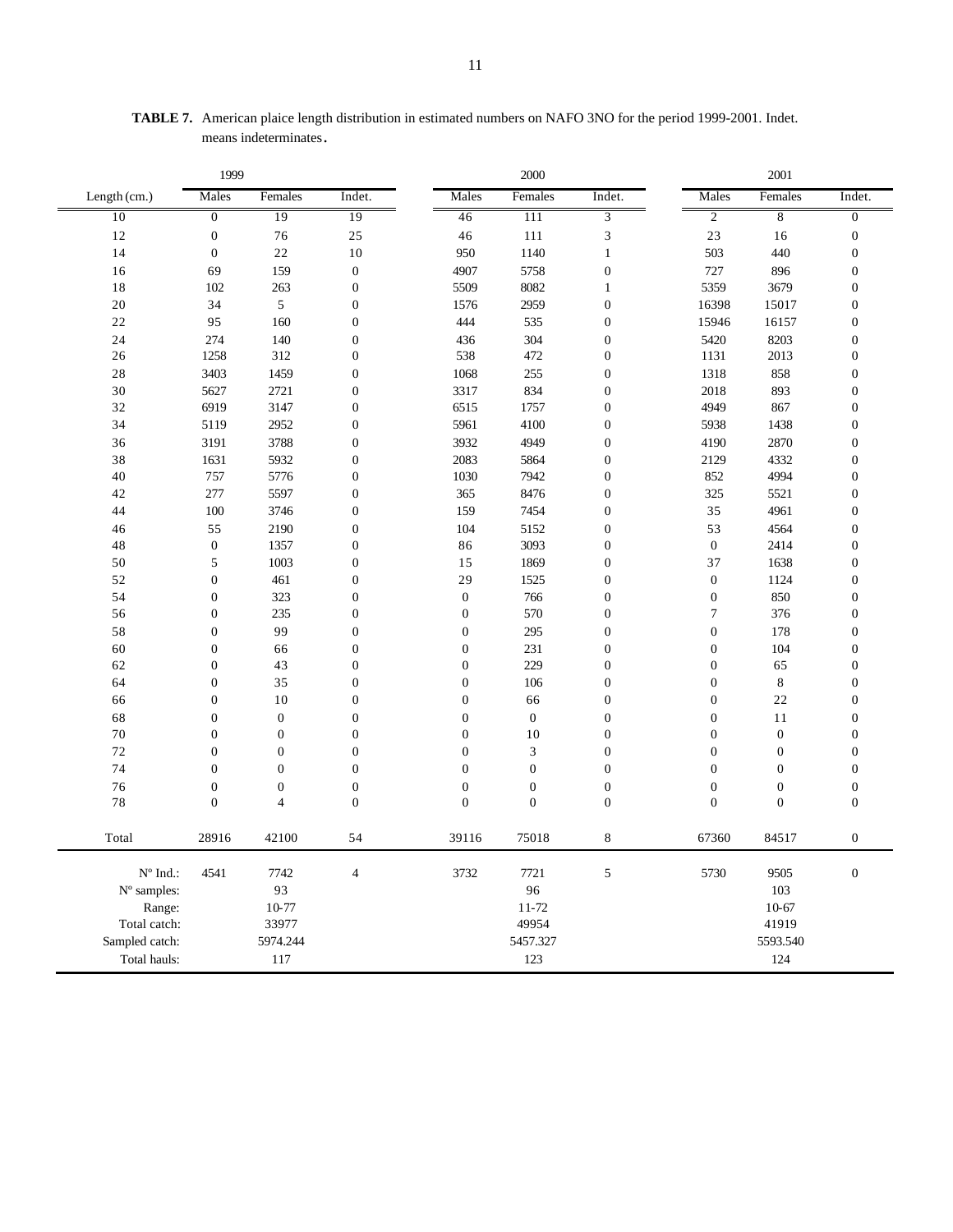

**Fig. 1.** American plaice stratified mean catches by year. Spanish Spring Surveys on NAFO Div. 3NO: 1995-2001.



**Fig. 2.** American plaice abundance by year. Spanish Spring Surveys on NAFO Div. 3NO: 1995-2001.



**Fig. 3.** American plaice biomass by year. Spanish Spring Surveys on NAFO Div. 3NO: 1995-2001.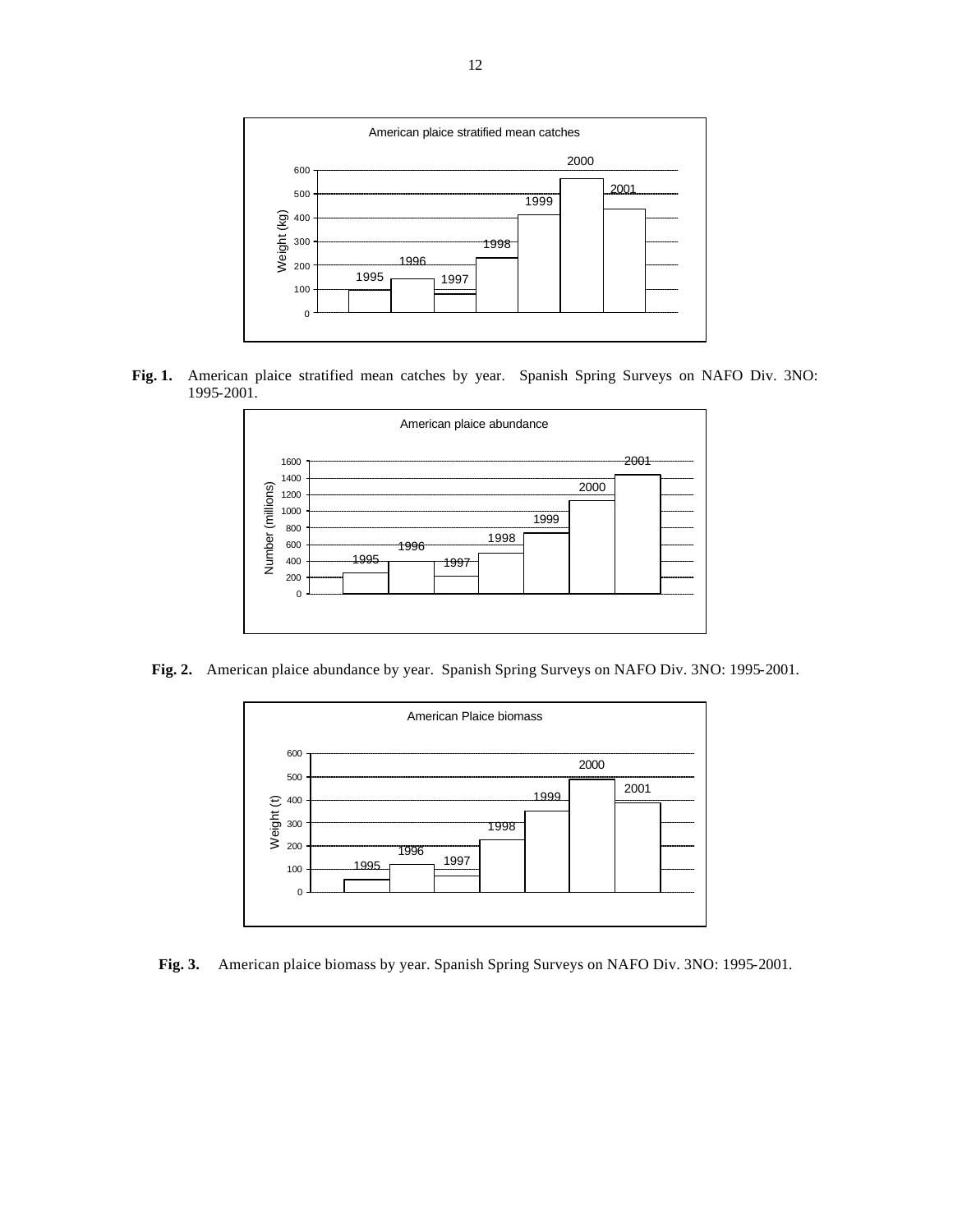

**Fig. 4.** American plaice length distribution (cm.) on NAFO 3NO: 1995-2001. Frequency in ‰.